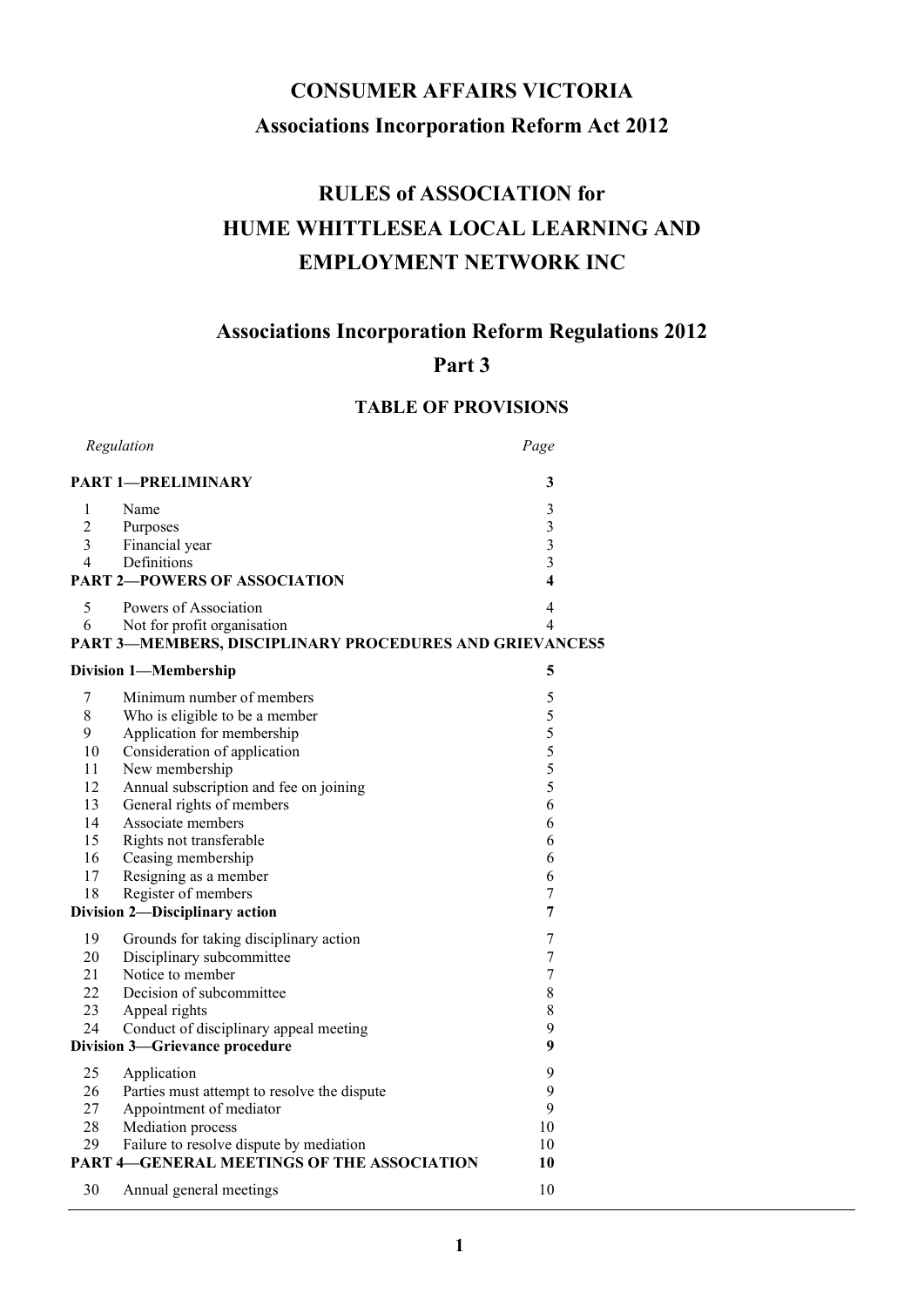| 31                                  | Special general meetings                                  | 11       |
|-------------------------------------|-----------------------------------------------------------|----------|
| 32                                  | Special general meeting held at request of members        | 11       |
| 33                                  | Notice of general meetings                                | 11       |
| 34                                  | Proxies                                                   | 12       |
|                                     |                                                           |          |
| 35                                  | Use of technology                                         | 12       |
| 36                                  | Quorum at general meetings                                | 12       |
| 37                                  | Adjournment of general meeting                            | 13       |
| 38                                  | Voting at general meeting                                 | 13       |
| 39                                  | Special resolutions                                       | 14       |
| 40                                  | Determining whether resolution carried                    | 14       |
| 41                                  | Minutes of general meeting                                | 14       |
|                                     | <b>PART 5-BOARD</b>                                       | 15       |
|                                     | <b>Division 1—Powers of Board</b>                         | 15       |
| 42                                  | Role and powers                                           | 15       |
| 43                                  | Delegation                                                | 15       |
|                                     | Division 2-Composition of Board and duties of members     | 15       |
|                                     |                                                           |          |
| 44                                  | Composition of Board<br><b>General Duties</b>             | 15       |
| 45                                  |                                                           | 15       |
| 46                                  | Chair and Deputy Chair                                    | 16       |
| 47                                  | Secretary                                                 | 16       |
| 48                                  | Treasurer                                                 | 16       |
|                                     | Division 3—Election of Board members and tenure of office | 17       |
| 49                                  | Who is eligible to be a Board member                      | 17       |
| 50                                  | Positions to be declared vacant                           | 17       |
| 51                                  | Nominations                                               | 17       |
| 52                                  | Election of Chair etc.                                    | 17       |
| 53                                  |                                                           | 18       |
|                                     | Election of ordinary members                              |          |
| 54                                  | Ballot                                                    | 18       |
| 55                                  | Term of office                                            | 19       |
| 56                                  | Vacation of office                                        | 19       |
| 57                                  | Filling casual vacancies                                  | 19<br>19 |
| <b>Division 4-Meetings of Board</b> |                                                           |          |
| 58                                  | Meetings of Board                                         | 19       |
| 59                                  | Notice of meetings                                        | 20       |
| 60                                  | Urgent meetings                                           | 20       |
| 61                                  | Procedure and order of business                           | 20       |
| 62                                  | Use of technology                                         | 20       |
| 63                                  |                                                           | 20       |
|                                     | Quorum                                                    |          |
| 64                                  | Voting                                                    | 21       |
| 65                                  | Conflict of interest                                      | 21       |
| 66                                  | Minutes of meeting                                        | 21       |
| 67                                  | Leave of absence                                          | 21       |
|                                     | <b>PART 6-FINANCIAL MATTERS</b>                           | 21       |
| 68                                  | Source of funds                                           | 21       |
| 69                                  | Management of funds                                       | 22       |
| 70                                  | Financial records                                         | 22       |
| 71                                  | Financial statements                                      | 22       |
|                                     | <b>PART 7-GENERAL MATTERS</b>                             | 22       |
|                                     |                                                           |          |
| 72                                  | Common seal                                               | 23       |
| 73                                  | Registered address                                        | 23       |
| 74                                  | Notice requirements                                       | 23       |
| 75                                  | Custody and inspection of books and records               | 23       |
| 76                                  | Winding up and cancellation                               | 24       |
| 77                                  | Alteration of Rules                                       | 24       |
|                                     |                                                           |          |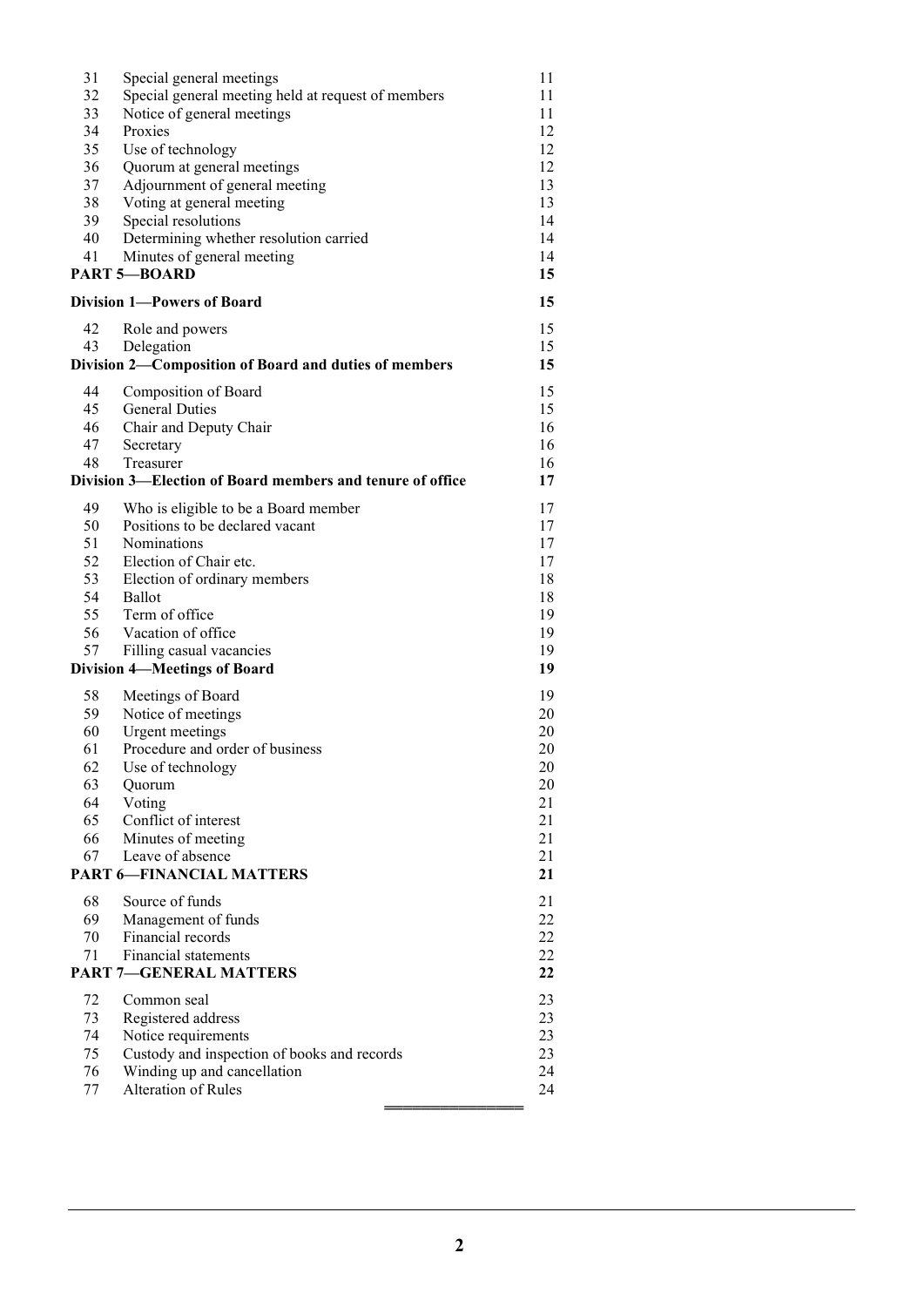#### Model Rules for an Incorporated Association

#### Note

The persons who from time to time are members of the Association are an incorporated association by the name given in rule 1 of these Rules.

Under section 46 of the Associations Incorporation Reform Act 2012, these Rules are taken to constitute the terms of a contract between the Association and its members.

#### PART 1—PRELIMINARY

#### 1 Name

The name of the incorporated association is:

Hume Whittlesea Local Learning and Employment Network Inc.

#### Note

Under section 23 of the Act, the name of the association and its registration number must appear on all its business documents.

#### 2 Purposes

The purposes of the association are:

To optimise the social and economic participation of young people by:

- Supporting young people in their career and pathway development;
- Creating and strengthening connections between young people, education and service providers, industry partners, community agencies and all levels of Government;
- Raising young people's aspirations and broadening their scope of opportunities and choices;
- Prioritising our focus on young people who are experiencing vulnerability and disadvantage.

#### 3 Financial year

The financial year of the Association is each period of 12 months ending on 31 December.

## 4 Definitions

In these Rules—

absolute majority, of the Board, means a majority of the Board members currently holding office and entitled to vote at the time (as distinct from a majority of Board members present at a Board meeting);

**associate member** means a member referred to in rule 14;

- **Chairperson**, of a general meeting or Board meeting, means the person chairing the meeting as required under rule 46;
- **Board** means the Board having management of the business of the Association;
- **Board meeting** means a meeting of the Board held in accordance with these Rules;
- **Board member** means a member of the Board elected or appointed under Division 3 of Part 5:
- disciplinary appeal meeting means a meeting of the members of the Association convened under rule 23(3);
- disciplinary meeting means a meeting of the Board convened for the purposes of rule 22;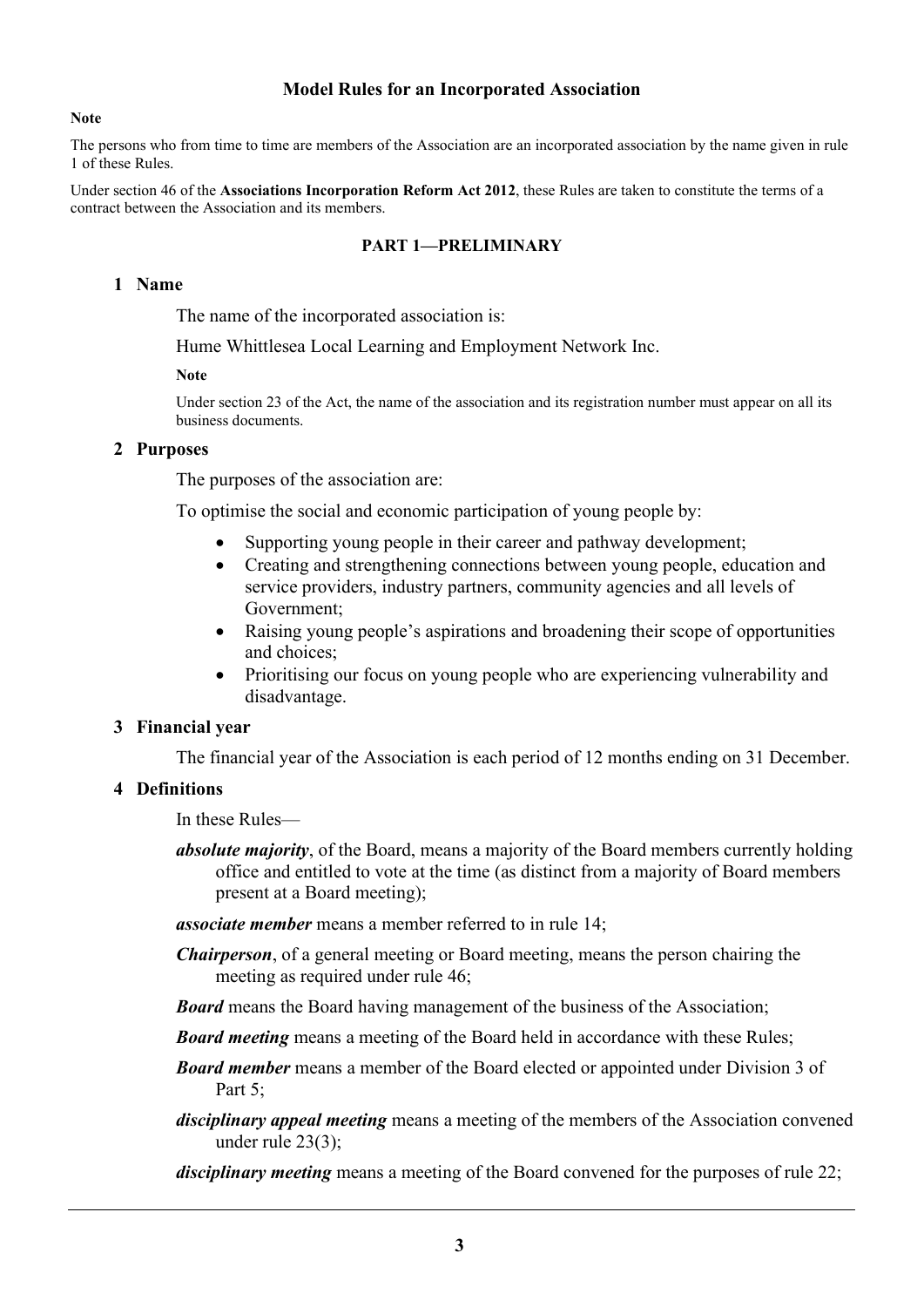disciplinary subcommittee means the subcommittee appointed under rule 20;

- financial year means the 12 month period specified in rule 3;
- general meeting means a general meeting of the members of the Association convened in accordance with Part 4 and includes an annual general meeting, a special general meeting and a disciplinary appeal meeting;
- member means a member of the Association:
- *member entitled to vote* means a member who under rule  $13(2)$  is entitled to vote at a general meeting;
- special resolution means a resolution that requires not less than three-quarters of the members voting at a general meeting, whether in person or by proxy, to vote in favour of the resolution;
- the Act means the Associations Incorporation Reform Act 2012 and includes any regulations made under that Act;

the Registrar means the Registrar of Incorporated Associations.

## PART 2—POWERS OF ASSOCIATION

## 5 Powers of Association

- (1) Subject to the Act, the Association has power to do all things incidental or conducive to achieve its purposes.
- (2) Without limiting subrule (1), the Association may—
	- (a) acquire, hold and dispose of real or personal property;
	- (b) open and operate accounts with financial institutions;
	- (c) invest its money in any security in which trust monies may lawfully be invested;
	- (d) raise and borrow money on any terms and in any manner as it thinks fit;
	- (e) secure the repayment of money raised or borrowed, or the payment of a debt or liability;
	- (f) appoint agents to transact business on its behalf;
	- (g) enter into any other contract it considers necessary or desirable.
- (3) The Association may only exercise its powers and use its income and assets (including any surplus) for its purposes.

## 6 Not for profit organisation

- (1) The Association must not distribute any surplus, income or assets directly or indirectly to its members.
- (2) Subrule (1) does not prevent the Association from paying a member—
	- (a) reimbursement for expenses properly incurred by the member; or
	- (b) for goods or services provided by the member—

if this is done in good faith on terms no more favourable than if the member was not a member.

Note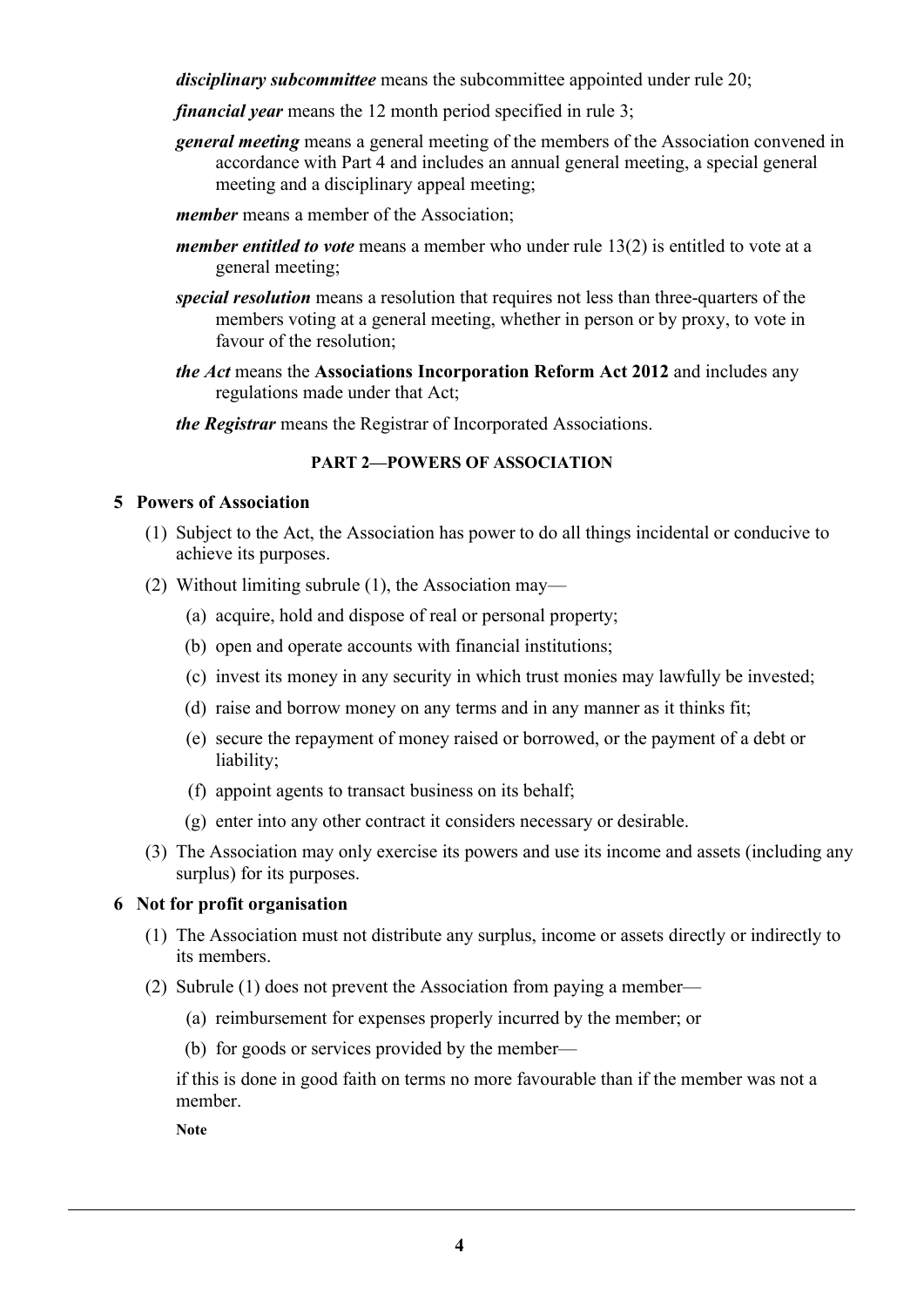Section 33 of the Act provides that an incorporated association must not secure pecuniary profit for its members. Section 4 of the Act sets out in more detail the circumstances under which an incorporated association is not taken to secure pecuniary profit for its members.

## PART 3—MEMBERS, DISCIPLINARY PROCEDURES AND GRIEVANCES

## Division 1—Membership

#### 7 Minimum number of members

The Association must have at least 5 members.

#### 8 Who is eligible to be a member

Any person who supports the purposes of the Association is eligible for membership.

## 9 Application for membership

- (1) To apply to become a member of the Association, a person must submit a written application to a Board member stating that the person—
	- (a) wishes to become a member of the Association; and
	- (b) supports the purposes of the Association; and
	- (c) agrees to comply with these Rules.
- (2) The application—
	- (a) must be signed by the applicant; and
	- (b) may be accompanied by the joining fee.

**Note** 

The joining fee is the fee (if any) determined by the Association under rule 12(3).

#### 10 Consideration of application

- (1) As soon as practicable after an application for membership is received, the Board must decide by resolution whether to accept or reject the application.
- (2) The Board must notify the applicant in writing of its decision as soon as practicable after the decision is made.
- (3) If the Board rejects the application, it must return any money accompanying the application to the applicant.
- (4) No reason need be given for the rejection of an application.

## 11 New membership

- (1) If an application for membership is approved by the Board—
	- (a) the resolution to accept the membership must be recorded in the minutes of the Board meeting; and
	- (b) the Secretary must, as soon as practicable, enter the name and address of the new member, and the date of becoming a member, in the register of members.
- (2) A person becomes a member of the Association and, subject to rule 13(2), is entitled to exercise his or her rights of membership from the date, whichever is the later, on which—
	- (a) the Board approves the person's membership; or
	- (b) the person pays the joining fee.
- 12 Annual subscription and fee on joining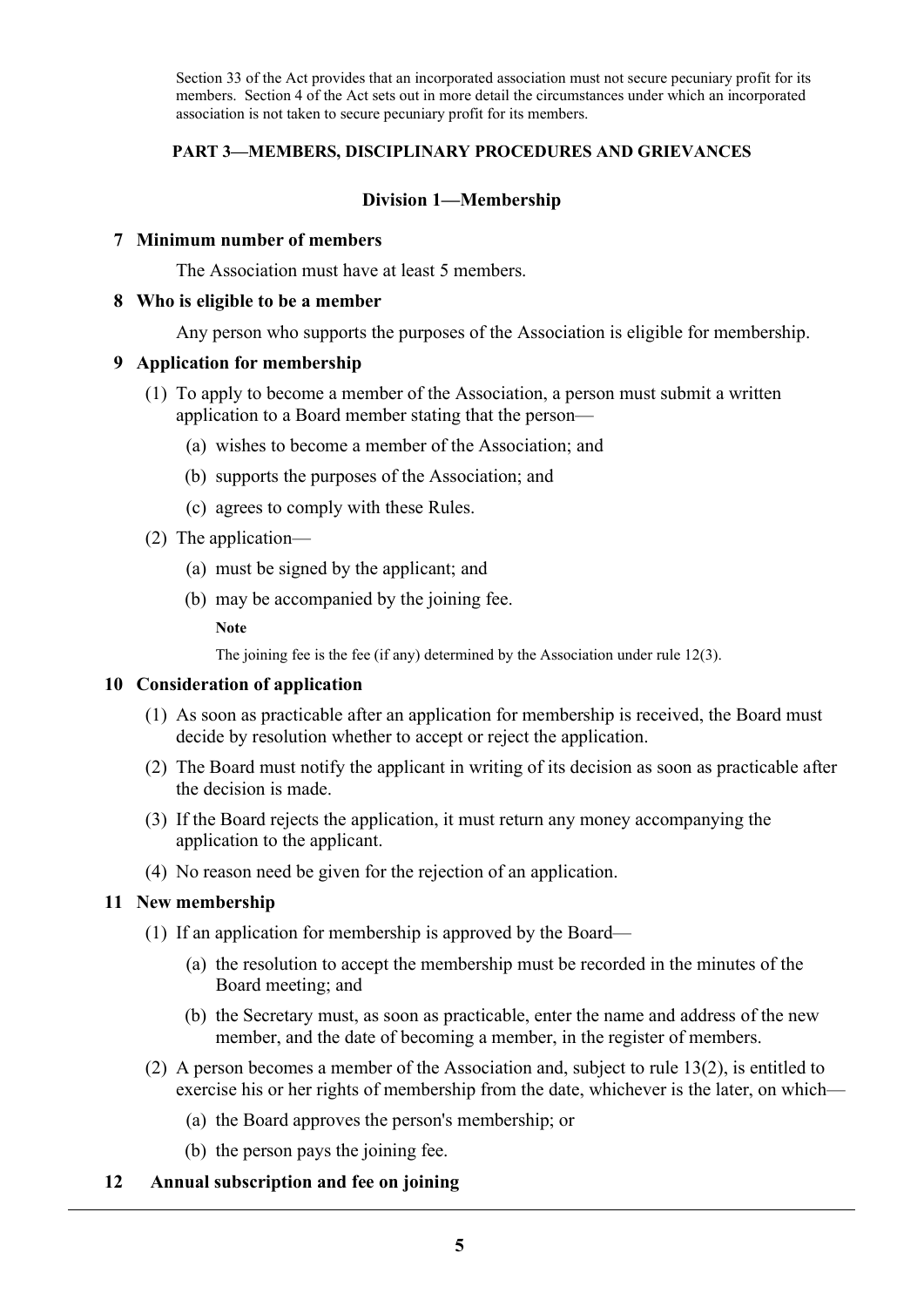- (1) At each annual general meeting, the Association must determine—
	- (a) the amount of the annual subscription (if any) for the following financial year; and
	- (b) the date for payment of the annual subscription.
- (2) The Association may determine that a lower annual subscription is payable by associate members.
- (3) The Association may determine that any new member who joins after the start of a financial year must, for that financial year, pay a fee equal to—
	- (a) the full annual subscription; or
	- (b) a pro rata annual subscription based on the remaining part of the financial year; or
	- (c) a fixed amount determined from time to time by the Association.
- (4) The rights of a member (including the right to vote) who has not paid the annual subscription by the due date are suspended until the subscription is paid.

#### 13 General rights of members

- (1) A member of the Association who is entitled to vote has the right—
	- (a) to receive notice of general meetings and of proposed special resolutions in the manner and time prescribed by these Rules; and
	- (b) to submit items of business for consideration at a general meeting; and
	- (c) to attend and be heard at general meetings; and
	- (d) to vote at a general meeting; and
	- (e) to have access to the minutes of general meetings and other documents of the Association as provided under rule 75; and
	- (f) to inspect the register of members.
- (2) A member is entitled to vote if—
	- (a) the member is a member other than an associate member; and
	- (b) more than 10 business days have passed since he or she became a member of the Association; and
	- (c) the member's membership rights are not suspended for any reason.

#### 14 Associate members

The Association does not have associate members.

## 15 Rights not transferable

The rights of a member are not transferable and end when membership ceases.

## 16 Ceasing membership

- (1) The membership of a person ceases on resignation, expulsion or death.
- (2) If a person ceases to be a member of the Association, the Secretary must, as soon as practicable, enter the date the person ceased to be a member in the register of members.

## 17 Resigning as a member

 (1) A member may resign by notice in writing given to the Association. Note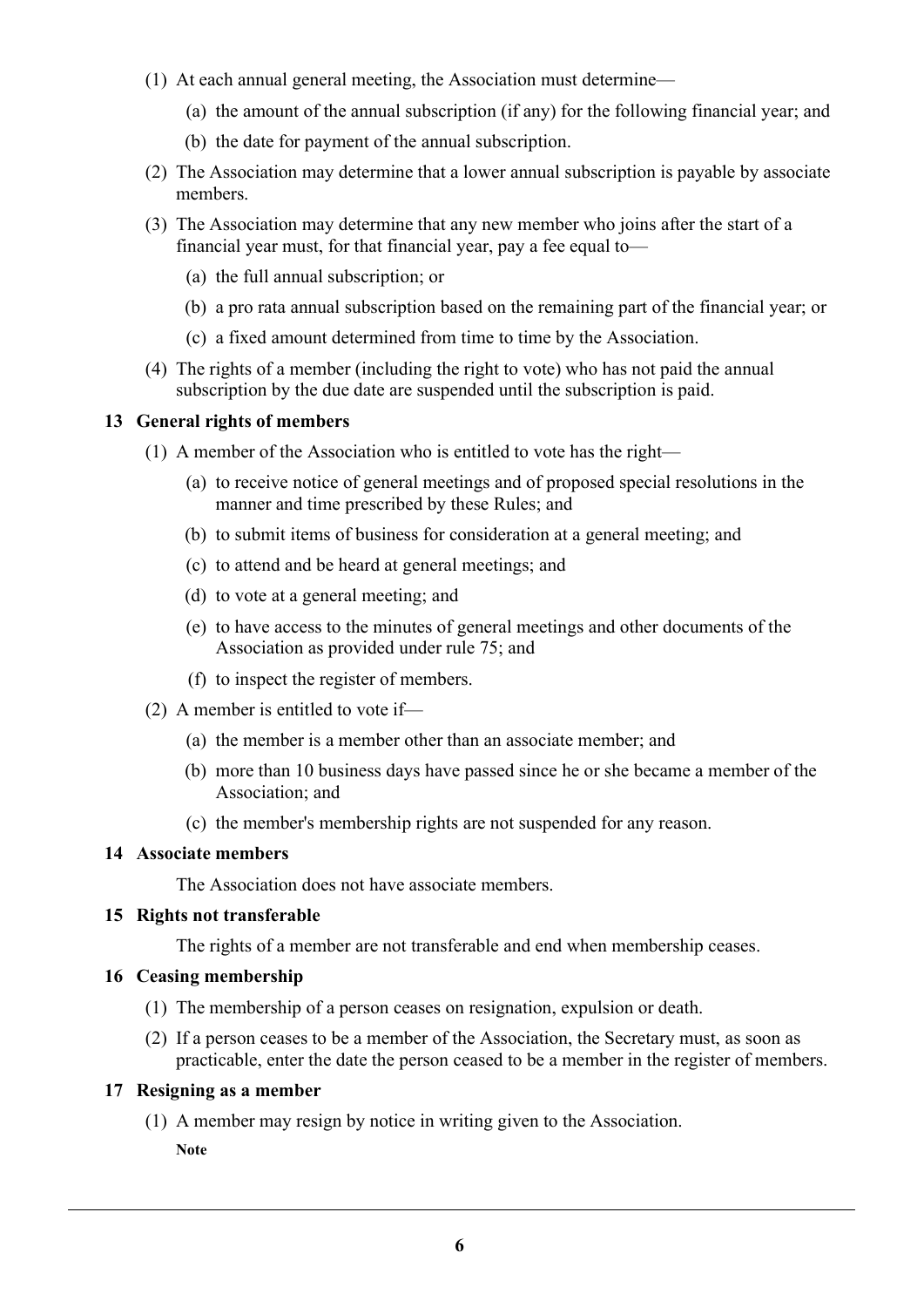Rule 74(3) sets out how notice may be given to the association. It includes by post or by handing the notice to a member of the Board.

- (2) A member is taken to have resigned if—
	- (a) the member's annual subscription is more than 12 months in arrears; or
	- (b) where no annual subscription is payable—
		- (i) the Secretary has made a written request to the member to confirm that he or she wishes to remain a member; and
		- (ii) the member has not, within 3 months after receiving that request, confirmed in writing that he or she wishes to remain a member.

#### 18 Register of members

- (1) The Secretary must keep and maintain a register of members that includes—
	- (a) for each current member—
		- (i) the member's name;
		- (ii) the address for notice last given by the member;
		- (iii) the date of becoming a member;
		- (iv) if the member is an associate member, a note to that effect;
		- (v) any other information determined by the Board; and
	- (b) for each former member, the date of ceasing to be a member.
- (2) Any member may, at a reasonable time and free of charge, inspect the register of members.

#### Note

Under section 59 of the Act, access to the personal information of a person recorded in the register of members may be restricted in certain circumstances. Section 58 of the Act provides that it is an offence to make improper use of information about a person obtained from the Register of Members.

## Division 2—Disciplinary action

#### 19 Grounds for taking disciplinary action

The Association may take disciplinary action against a member in accordance with this Division if it is determined that the member—

- (a) has failed to comply with these Rules; or
- (b) refuses to support the purposes of the Association; or
- (c) has engaged in conduct prejudicial to the Association.

#### 20 Disciplinary subcommittee

- (1) If the Board is satisfied that there are sufficient grounds for taking disciplinary action against a member, the Board must appoint a disciplinary subcommittee to hear the matter and determine what action, if any, to take against the member.
- (2) The members of the disciplinary subcommittee—
	- (a) may be Board members, members of the Association or anyone else; but
	- (b) must not be biased against, or in favour of, the member concerned.

#### 21 Notice to member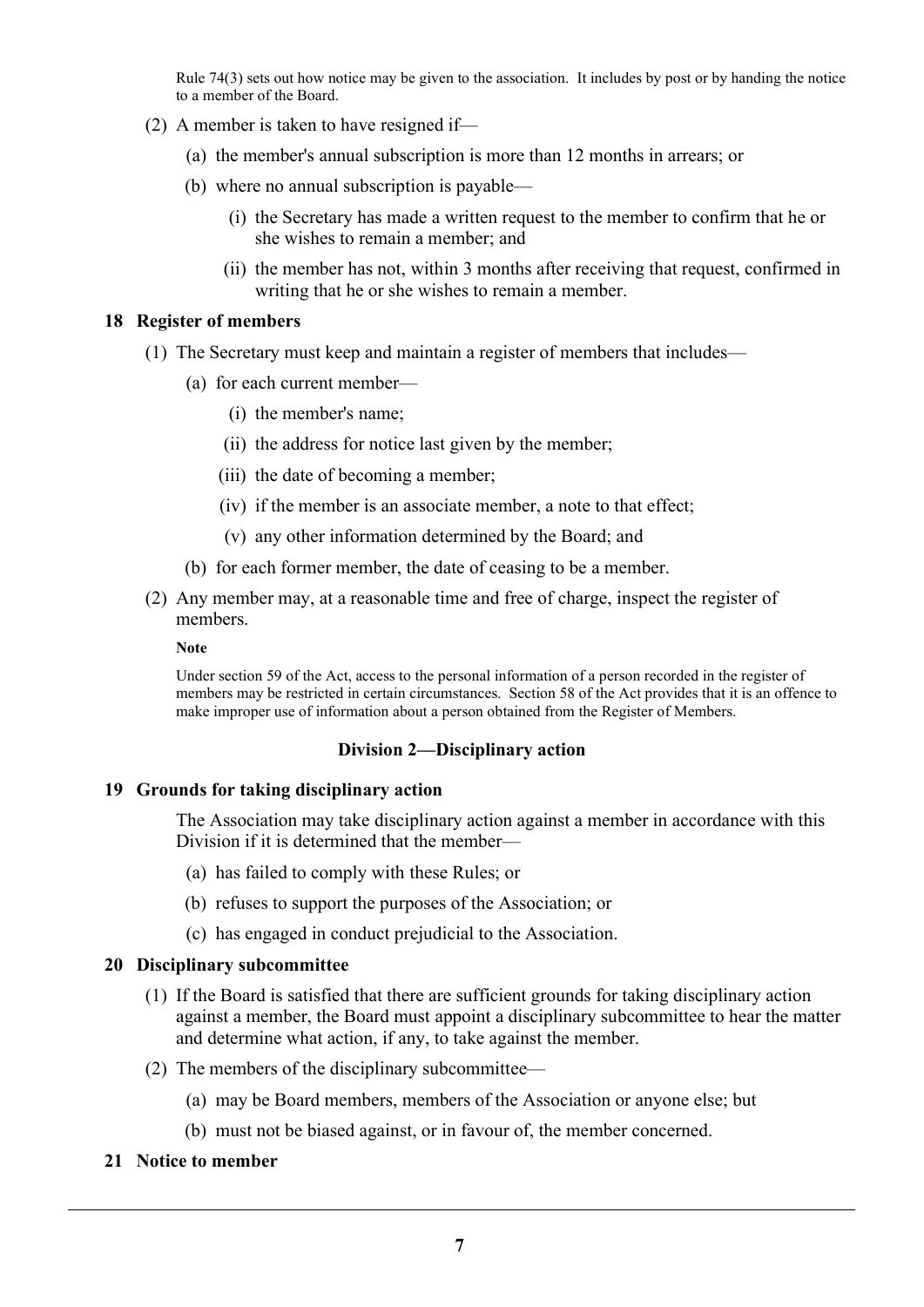- (1) Before disciplinary action is taken against a member, the Secretary must give written notice to the member—
	- (a) stating that the Association proposes to take disciplinary action against the member; and
	- (b) stating the grounds for the proposed disciplinary action; and
	- (c) specifying the date, place and time of the meeting at which the disciplinary subcommittee intends to consider the disciplinary action (the *disciplinary meeting*); and
	- (d) advising the member that he or she may do one or both of the following—
		- (i) attend the disciplinary meeting and address the disciplinary subcommittee at that meeting;
		- (ii) give a written statement to the disciplinary subcommittee at any time before the disciplinary meeting; and
	- (e) setting out the member's appeal rights under rule 23.
- (2) The notice must be given no earlier than 28 days, and no later than 14 days, before the disciplinary meeting is held.

#### 22 Decision of subcommittee

- (1) At the disciplinary meeting, the disciplinary subcommittee must—
	- (a) give the member an opportunity to be heard; and
	- (b) consider any written statement submitted by the member.
- (2) After complying with subrule (1), the disciplinary subcommittee may—
	- (a) take no further action against the member; or
	- (b) subject to subrule (3)—
		- (i) reprimand the member; or
		- (ii) suspend the membership rights of the member for a specified period; or
		- (iii) expel the member from the Association.
- (3) The disciplinary subcommittee may not fine the member.
- (4) The suspension of membership rights or the expulsion of a member by the disciplinary subcommittee under this rule takes effect immediately after the vote is passed.

## 23 Appeal rights

- (1) A person whose membership rights have been suspended or who has been expelled from the Association under rule 22 may give notice to the effect that he or she wishes to appeal against the suspension or expulsion.
- (2) The notice must be in writing and given—
	- (a) to the disciplinary subcommittee immediately after the vote to suspend or expel the person is taken; or
	- (b) to the Secretary not later than 48 hours after the vote.
- (3) If a person has given notice under subrule (2), a disciplinary appeal meeting must be convened by the Board as soon as practicable, but in any event not later than 21 days, after the notice is received.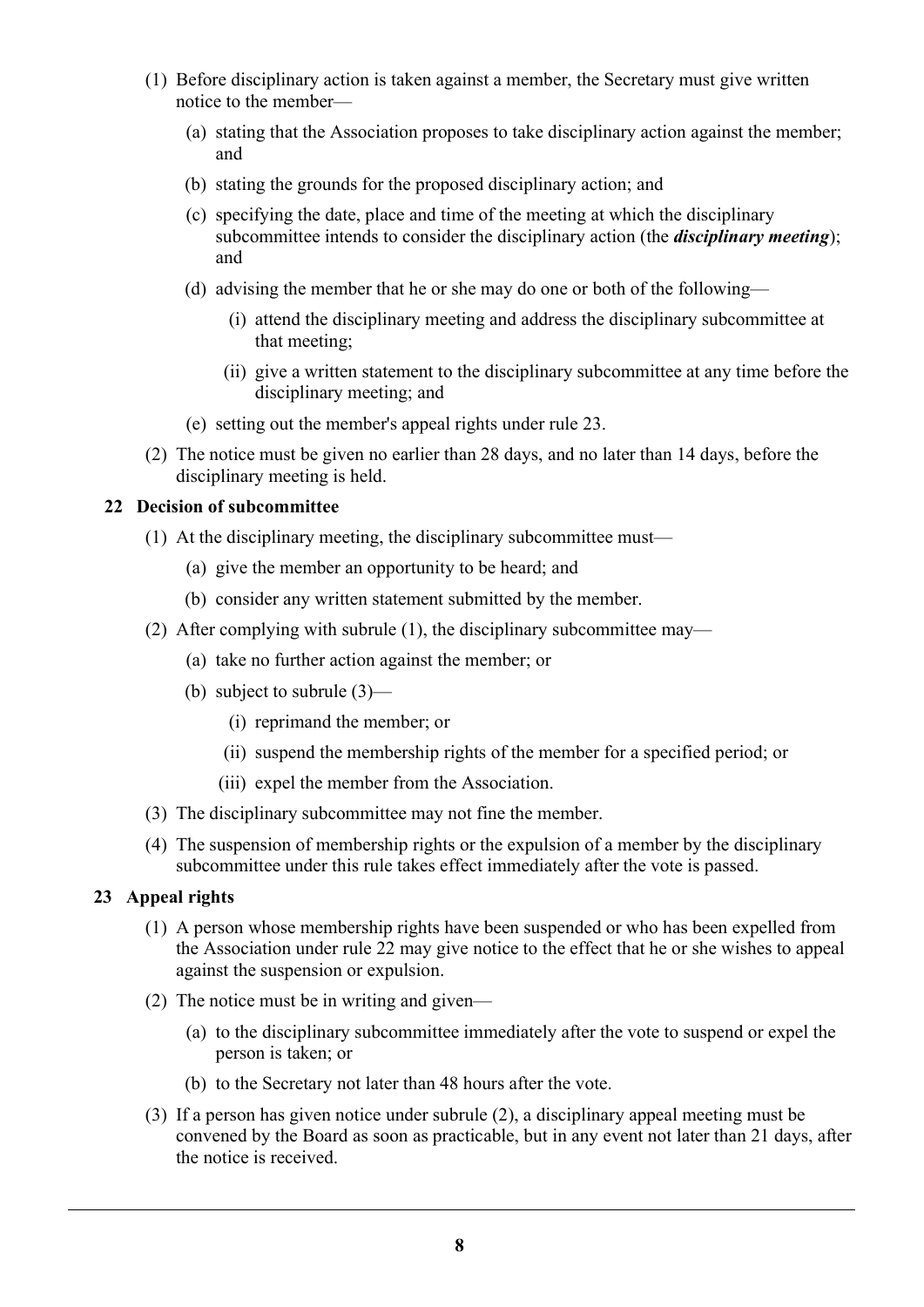- (4) Notice of the disciplinary appeal meeting must be given to each member of the Association who is entitled to vote as soon as practicable and must—
	- (a) specify the date, time and place of the meeting; and
	- (b) state—
		- (i) the name of the person against whom the disciplinary action has been taken; and
		- (ii) the grounds for taking that action; and
		- (iii) that at the disciplinary appeal meeting the members present must vote on whether the decision to suspend or expel the person should be upheld or revoked.

## 24 Conduct of disciplinary appeal meeting

- (1) At a disciplinary appeal meeting—
	- (a) no business other than the question of the appeal may be conducted; and
	- (b) the Board must state the grounds for suspending or expelling the member and the reasons for taking that action; and
	- (c) the person whose membership has been suspended or who has been expelled must be given an opportunity to be heard.
- (2) After complying with subrule (1), the members present and entitled to vote at the meeting must vote by secret ballot on the question of whether the decision to suspend or expel the person should be upheld or revoked.
- (3) A member may not vote by proxy at the meeting.
- (4) The decision is upheld if not less than three quarters of the members voting at the meeting vote in favour of the decision.

## Division 3—Grievance procedure

# 25 Application

- (1) The grievance procedure set out in this Division applies to disputes under these Rules between—
	- (a) a member and another member;
	- (b) a member and the Board;
	- (c) a member and the Association.
- (2) A member must not initiate a grievance procedure in relation to a matter that is the subject of a disciplinary procedure until the disciplinary procedure has been completed.

## 26 Parties must attempt to resolve the dispute

The parties to a dispute must attempt to resolve the dispute between themselves within 14 days of the dispute coming to the attention of each party.

## 27 Appointment of mediator

- (1) If the parties to a dispute are unable to resolve the dispute between themselves within the time required by rule 26, the parties must within 10 days—
	- (a) notify the Board of the dispute; and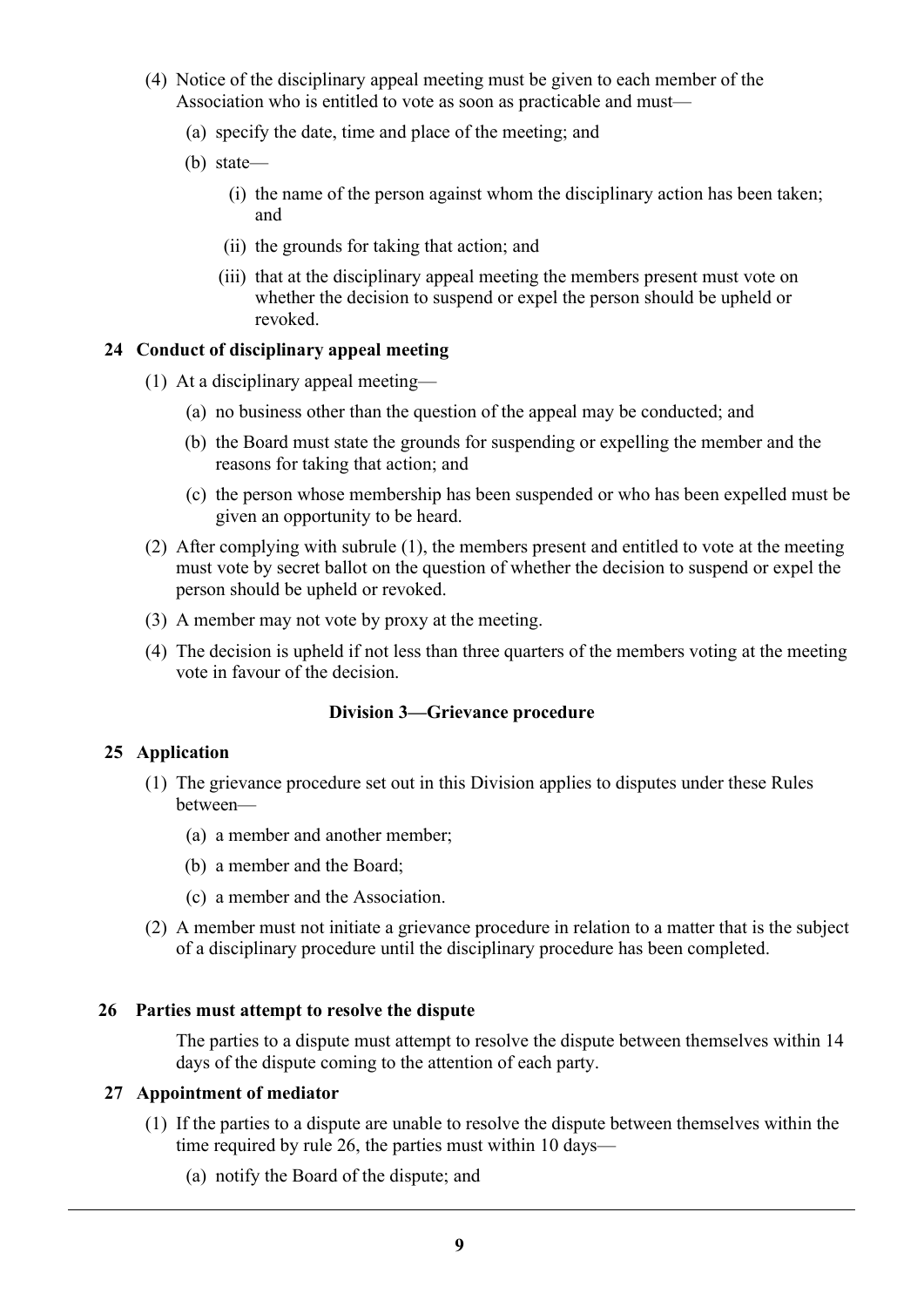- (b) agree to or request the appointment of a mediator; and
- (c) attempt in good faith to settle the dispute by mediation.
- (2) The mediator must be—
	- (a) a person chosen by agreement between the parties; or
	- (b) in the absence of agreement—
		- (i) if the dispute is between a member and another member—a person appointed by the Board; or
		- (ii) if the dispute is between a member and the Board or the Association—a person appointed or employed by the Dispute Settlement Centre of Victoria.
- (3) A mediator appointed by the Board may be a member or former member of the Association but in any case must not be a person who—
	- (a) has a personal interest in the dispute; or
	- (b) is biased in favour of or against any party.

## 28 Mediation process

- (1) The mediator to the dispute, in conducting the mediation, must—
	- (a) give each party every opportunity to be heard; and
	- (b) allow due consideration by all parties of any written statement submitted by any party; and
	- (c) ensure that natural justice is accorded to the parties throughout the mediation process.
- (2) The mediator must not determine the dispute.

## 29 Failure to resolve dispute by mediation

If the mediation process does not resolve the dispute, the parties may seek to resolve the dispute in accordance with the Act or otherwise at law.

# PART 4—GENERAL MEETINGS OF THE ASSOCIATION

## 30 Annual general meetings

- (1) The Board must convene an annual general meeting of the Association to be held within 5 months after the end of each financial year.
- (2) Despite subrule (1), the Association may hold its first annual general meeting at any time within 18 months after its incorporation.
- (3) The Board may determine the date, time and place of the annual general meeting.
- (4) The ordinary business of the annual general meeting is as follows—
	- (a) to confirm the minutes of the previous annual general meeting and of any special general meeting held since then;
	- (b) to receive and consider—
		- (i) the annual report of the Board on the activities of the Association during the preceding financial year; and
		- (ii) the financial statements of the Association for the preceding financial year submitted by the Board in accordance with Part 7 of the Act;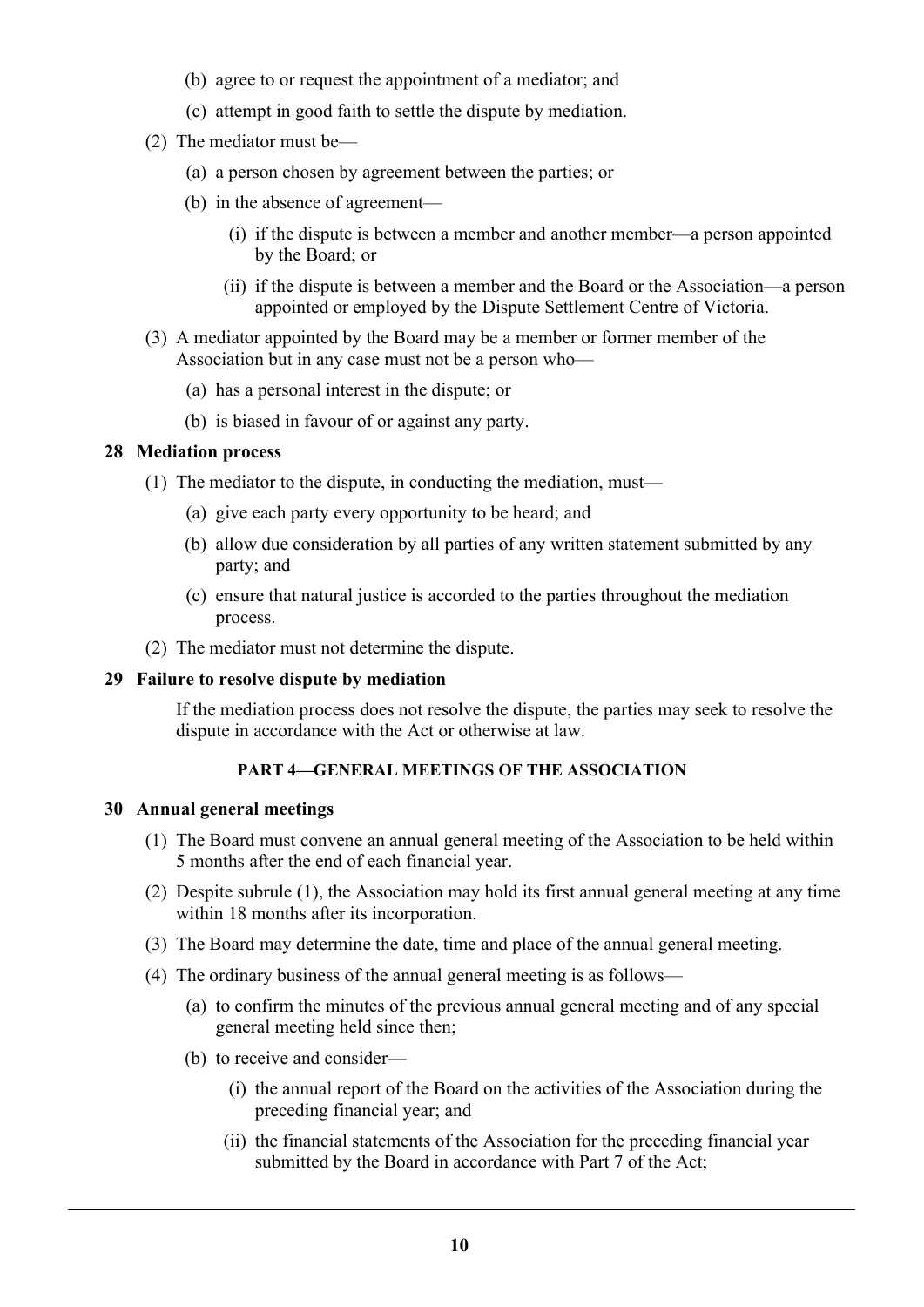- (c) to elect the members of the Board;
- (d) to confirm or vary the amounts (if any) of the annual subscription and joining fee.
- (5) The annual general meeting may also conduct any other business of which notice has been given in accordance with these Rules.

## 31 Special general meetings

- (1) Any general meeting of the Association, other than an annual general meeting or a disciplinary appeal meeting, is a special general meeting.
- (2) The Board may convene a special general meeting whenever it thinks fit.
- (3) No business other than that set out in the notice under rule 33 may be conducted at the meeting.

Note

General business may be considered at the meeting if it is included as an item for consideration in the notice under rule 33 and the majority of members at the meeting agree.

## 32 Special general meeting held at request of members

- (1) The Board must convene a special general meeting if a request to do so is made in accordance with subrule (2) by at least 10% of the total number of members.
- (2) A request for a special general meeting must—
	- (a) be in writing; and
	- (b) state the business to be considered at the meeting and any resolutions to be proposed; and
	- (c) include the names and signatures of the members requesting the meeting; and
	- (d) be given to the Secretary.
- (3) If the Board does not convene a special general meeting within one month after the date on which the request is made, the members making the request (or any of them) may convene the special general meeting.
- (4) A special general meeting convened by members under subrule (3)—
	- (a) must be held within 3 months after the date on which the original request was made; and
	- (b) may only consider the business stated in that request.
- (5) The Association must reimburse all reasonable expenses incurred by the members convening a special general meeting under subrule (3).

# 33 Notice of general meetings

- (1) The Secretary (or, in the case of a special general meeting convened under rule 32(3), the members convening the meeting) must give to each member of the Association—
	- (a) at least 21 days' notice of a general meeting if a special resolution is to be proposed at the meeting; or
	- (b) at least 14 days' notice of a general meeting in any other case.
- (2) The notice must—
	- (a) specify the date, time and place of the meeting; and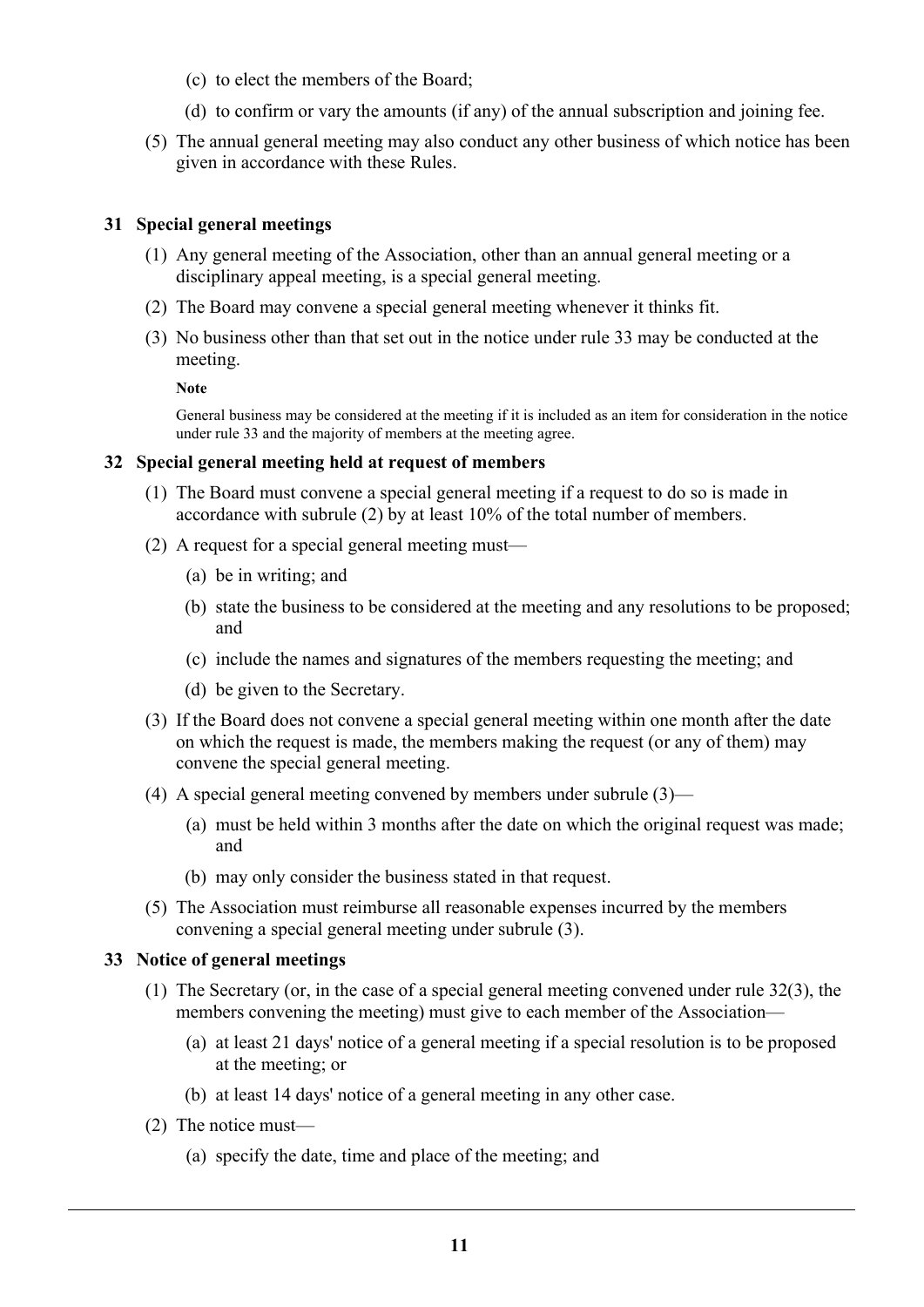- (b) indicate the general nature of each item of business to be considered at the meeting; and
- (c) if a special resolution is to be proposed—
	- (i) state in full the proposed resolution; and
	- (ii) state the intention to propose the resolution as a special resolution; and
- (d) comply with rule 34(5).
- (3) This rule does not apply to a disciplinary appeal meeting.

Note

Rule 23(4) sets out the requirements for notice of a disciplinary appeal meeting.

## 34 Proxies

- (1) A member may appoint another member as his or her proxy to vote and speak on his or her behalf at a general meeting other than at a disciplinary appeal meeting.
- (2) The appointment of a proxy must be in writing and signed by the member making the appointment.
- (3) The member appointing the proxy may give specific directions as to how the proxy is to vote on his or her behalf, otherwise the proxy may vote on behalf of the member in any matter as he or she sees fit.
- (4) If the Board has approved a form for the appointment of a proxy, the member may use any other form that clearly identifies the person appointed as the member's proxy and that has been signed by the member.
- (5) Notice of a general meeting given to a member under rule 33 must—
	- (a) state that the member may appoint another member as a proxy for the meeting; and
	- (b) include a copy of any form that the Board has approved for the appointment of a proxy.
- (6) A form appointing a proxy must be given to the Chairperson of the meeting before or at the commencement of the meeting.
- (7) A form appointing a proxy sent by post or electronically is of no effect unless it is received by the Association no later than 24 hours before the commencement of the meeting.

# 35 Use of technology

- (1) A member not physically present at a general meeting may be permitted to participate in the meeting by the use of technology that allows that member and the members present at the meeting to clearly and simultaneously communicate with each other.
- (2) For the purposes of this Part, a member participating in a general meeting as permitted under subrule (1) is taken to be present at the meeting and, if the member votes at the meeting, is taken to have voted in person.

# 36 Quorum at general meetings

- (1) No business may be conducted at a general meeting unless a quorum of members is present.
- (2) The quorum for a general meeting is the presence (physically, by proxy or as allowed under rule 35) of 10% of the members entitled to vote.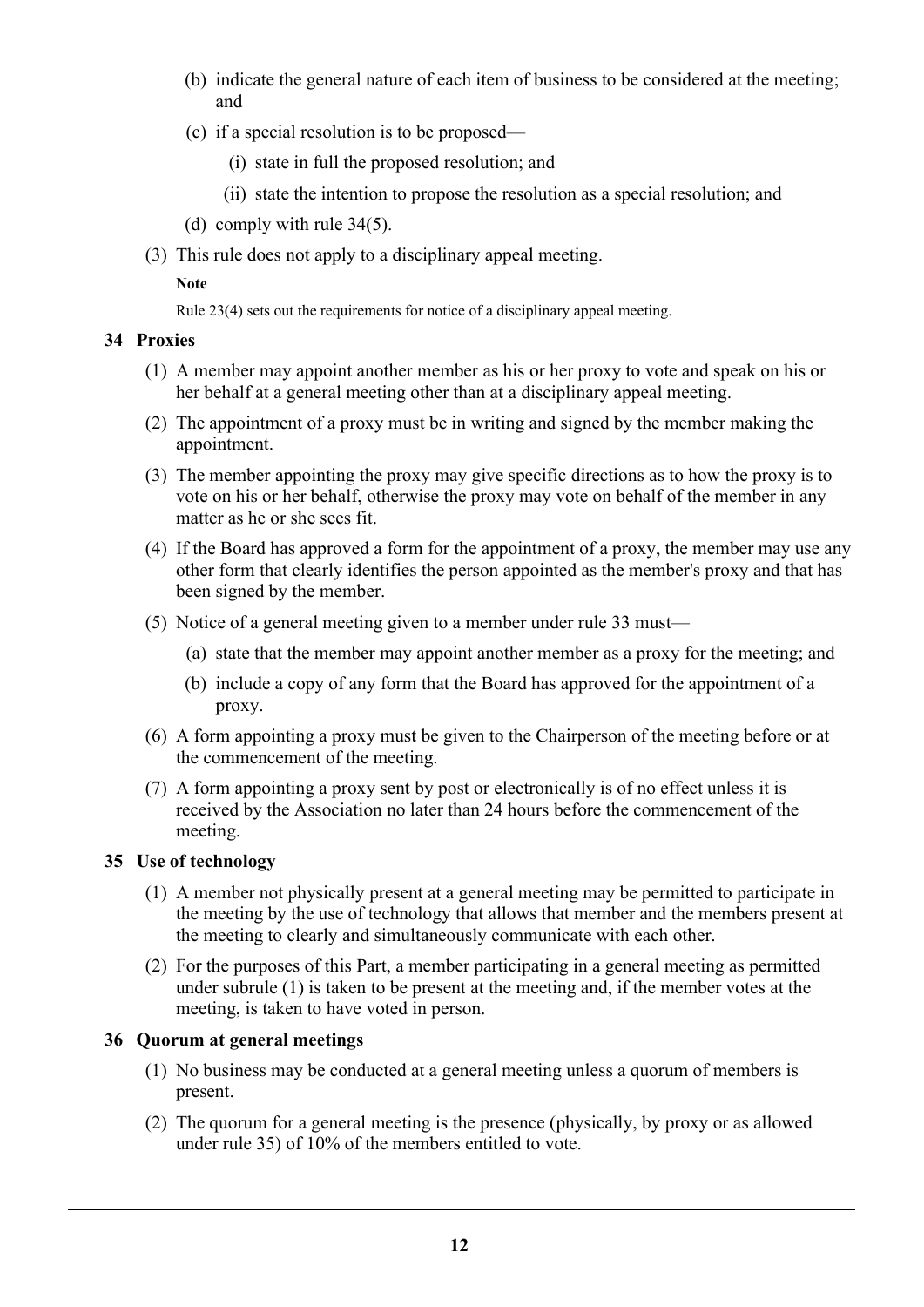- (3) If a quorum is not present within 30 minutes after the notified commencement time of a general meeting—
	- (a) in the case of a meeting convened by, or at the request of, members under rule 32 the meeting must be dissolved;

**Note** 

If a meeting convened by, or at the request of, members is dissolved under this subrule, the business that was to have been considered at the meeting is taken to have been dealt with. If members wish to have the business reconsidered at another special meeting, the members must make a new request under rule 32.

- (b) in any other case—
	- (i) the meeting must be adjourned to a date not more than 21 days after the adjournment; and
	- (ii) notice of the date, time and place to which the meeting is adjourned must be given at the meeting and confirmed by written notice given to all members as soon as practicable after the meeting.
- (4) If a quorum is not present within 30 minutes after the time to which a general meeting has been adjourned under subrule (3)(b), the members present at the meeting (if not fewer than 3) may proceed with the business of the meeting as if a quorum were present.

## 37 Adjournment of general meeting

- (1) The Chairperson of a general meeting at which a quorum is present may, with the consent of a majority of members present at the meeting, adjourn the meeting to another time at the same place or at another place.
- (2) Without limiting subrule (1), a meeting may be adjourned—
	- (a) if there is insufficient time to deal with the business at hand; or
	- (b) to give the members more time to consider an item of business.

#### Example

The members may wish to have more time to examine the financial statements submitted by the Board at an annual general meeting.

- (3) No business may be conducted on the resumption of an adjourned meeting other than the business that remained unfinished when the meeting was adjourned.
- (4) Notice of the adjournment of a meeting under this rule is not required unless the meeting is adjourned for 14 days or more, in which case notice of the meeting must be given in accordance with rule 33.

## 38 Voting at general meeting

- (1) On any question arising at a general meeting—
	- (a) subject to subrule (3), each member who is entitled to vote has one vote; and
	- (b) members may vote personally or by proxy; and
	- (c) except in the case of a special resolution, the question must be decided on a majority of votes.
- (2) If votes are divided equally on a question, the Chairperson of the meeting has a second or casting vote.
- (3) If the question is whether or not to confirm the minutes of a previous meeting, only members who were present at that meeting may vote.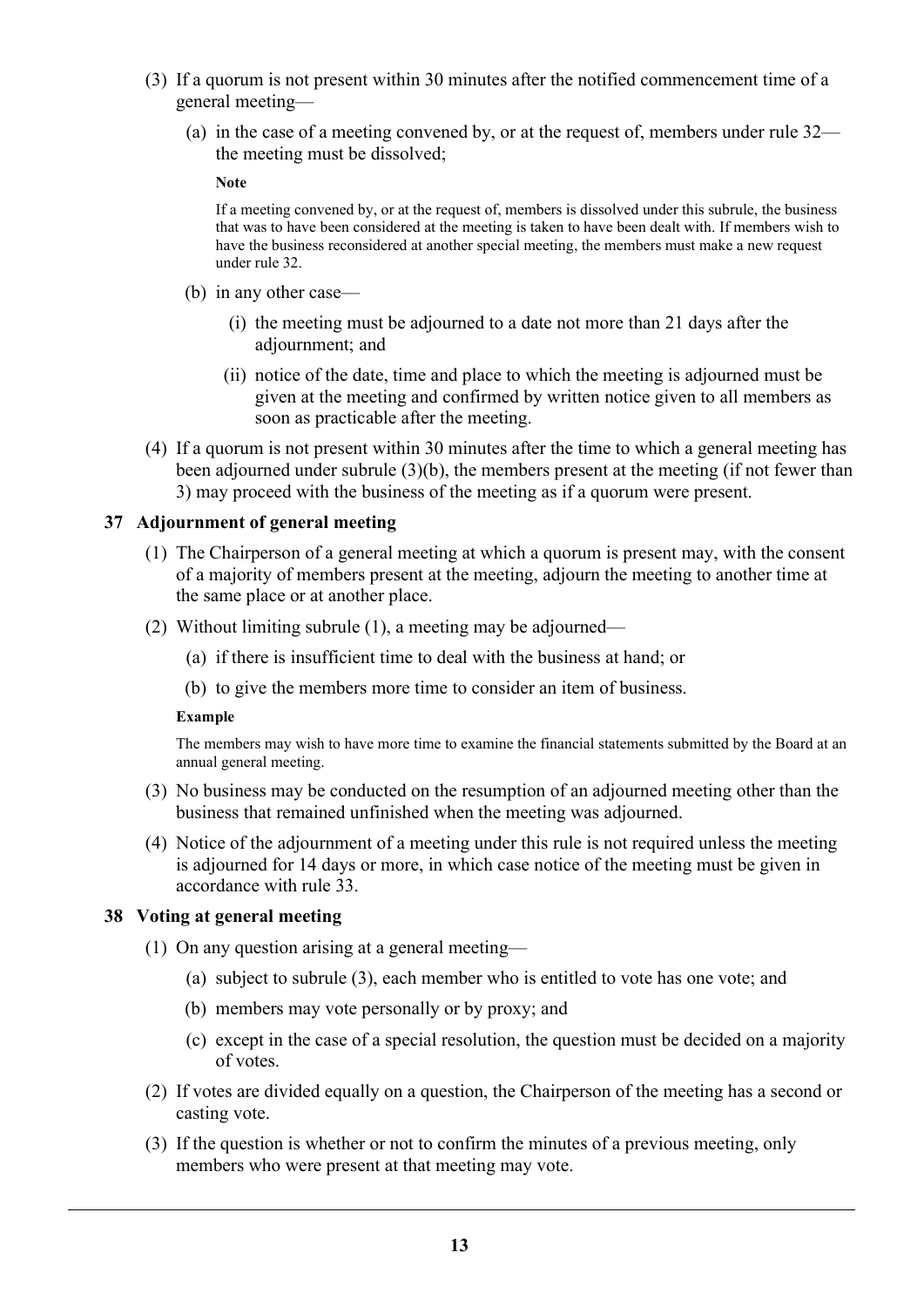(4) This rule does not apply to a vote at a disciplinary appeal meeting conducted under rule 24

## 39 Special resolutions

A special resolution is passed if not less than three quarters of the members voting at a general meeting (whether in person or by proxy) vote in favour of the resolution.

**Note** 

In addition to certain matters specified in the Act, a special resolution is required—

- (a) to remove a Board member from office ;
- (b) to alter these Rules, including changing the name or any of the purposes of the Association.

### 40 Determining whether resolution carried

- (1) Subject to subsection (2), the Chairperson of a general meeting may, on the basis of a show of hands, declare that a resolution has been—
	- (a) carried; or
	- (b) carried unanimously; or
	- (c) carried by a particular majority; or
	- (d) lost—

and an entry to that effect in the minutes of the meeting is conclusive proof of that fact.

- (2) If a poll (where votes are cast in writing) is demanded by three or more members on any question—
	- (a) the poll must be taken at the meeting in the manner determined by the Chairperson of the meeting; and
	- (b) the Chairperson must declare the result of the resolution on the basis of the poll.
- (3) A poll demanded on the election of the Chairperson or on a question of an adjournment must be taken immediately.
- (4) A poll demanded on any other question must be taken before the close of the meeting at a time determined by the Chairperson.

## 41 Minutes of general meeting

- (1) The Board must ensure that minutes are taken and kept of each general meeting.
- (2) The minutes must record the business considered at the meeting, any resolution on which a vote is taken and the result of the vote.
- (3) In addition, the minutes of each annual general meeting must include—
	- (a) the names of the members attending the meeting; and
	- (b) proxy forms given to the Chairperson of the meeting under rule 34(6); and
	- (c) the financial statements submitted to the members in accordance with rule  $30(4)(b)(ii)$ ; and
	- (d) the certificate signed by two Board members certifying that the financial statements give a true and fair view of the financial position and performance of the Association; and
	- (e) any audited accounts and auditor's report or report of a review accompanying the financial statements that are required under the Act.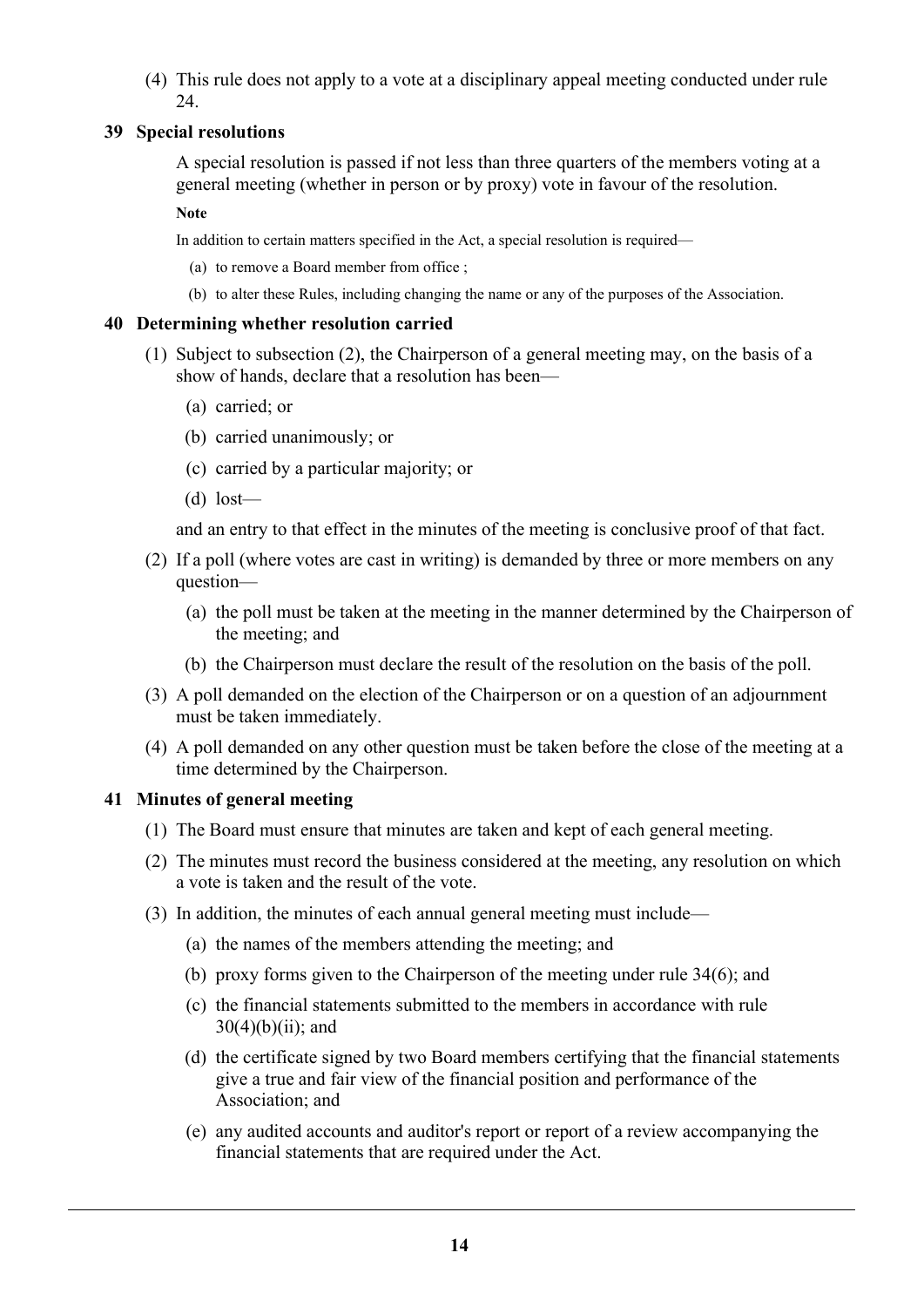## PART 5—BOARD

## Division 1—Powers of Board

## 42 Role and powers

- (1) The business of the Association must be managed by or under the direction of a Board.
- (2) The Board may exercise all the powers of the Association except those powers that these Rules or the Act require to be exercised by general meetings of the members of the Association.
- (3) The Board may—
	- (a) appoint and remove staff;
	- (b) establish subcommittees consisting of members with terms of reference it considers appropriate.

## 43 Delegation

- (1) The Board may delegate to a member of the Board, a subcommittee or staff, any of its powers and functions other than—
	- (a) this power of delegation; or
	- (b) a duty imposed on the Board by the Act or any other law.
- (2) The delegation must be in writing and may be subject to the conditions and limitations the Board considers appropriate.
- (3) The Board may, in writing, revoke a delegation wholly or in part.

# Division 2—Composition of Board and duties of members

## 44 Composition of Board

The Board consists of—

- (a) a Chair; and
- (b) a Deputy Chair; and
- (c) a Secretary; and
- (d) a Treasurer; and
- (e) ordinary members (if any) elected under rule 53.

# 45 General Duties

- (1) As soon as practicable after being elected or appointed to the Board, each Board member must become familiar with these Rules and the Act.
- (2) The Board is collectively responsible for ensuring that the Association complies with the Act and that individual members of the Board comply with these Rules.
- (3) Board members must exercise their powers and discharge their duties with reasonable care and diligence.
- (4) Board members must exercise their powers and discharge their duties—
	- (a) in good faith in the best interests of the Association; and
	- (b) for a proper purpose.
- (5) Board members and former Board members must not make improper use of—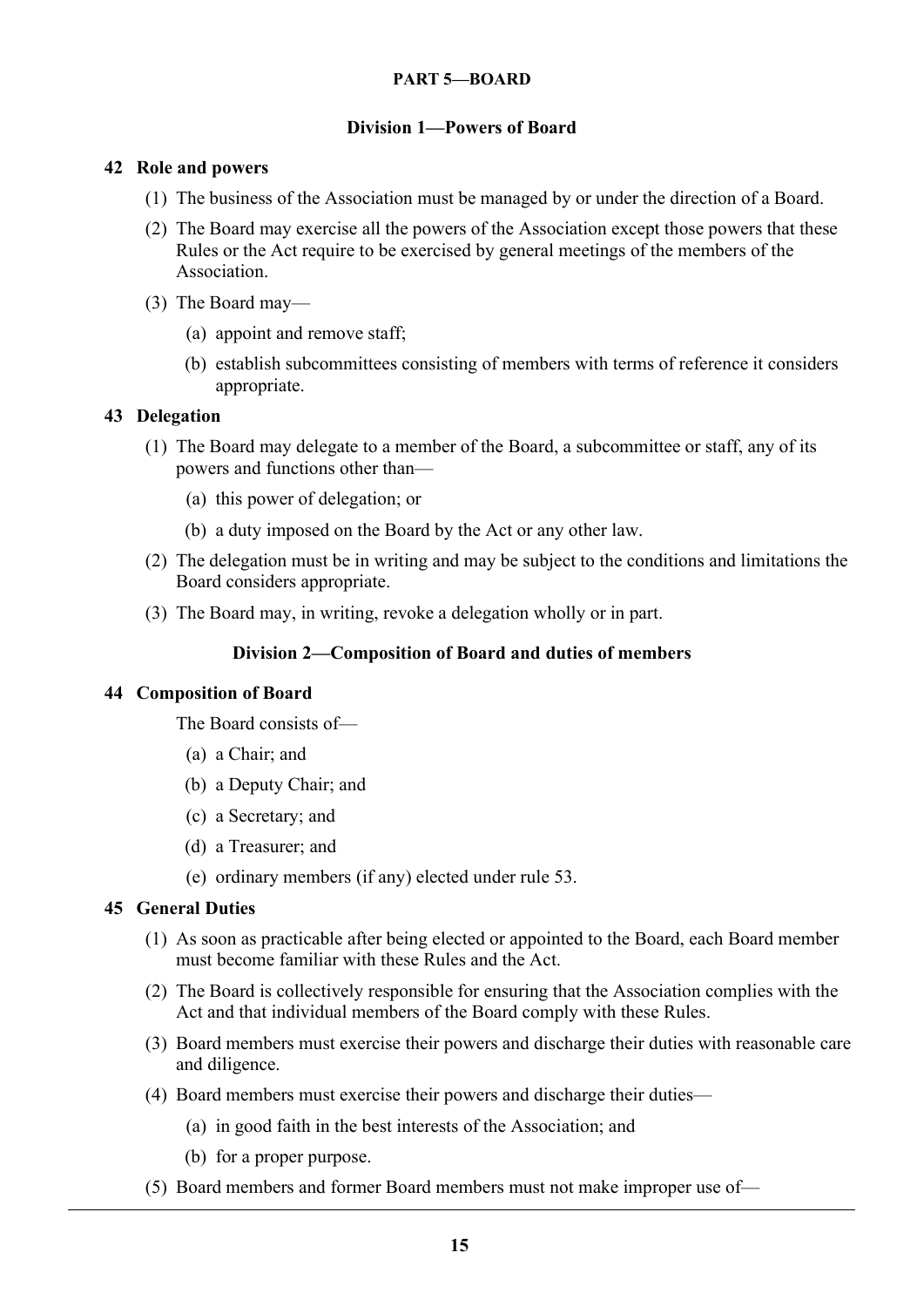- (a) their position; or
- (b) information acquired by virtue of holding their position—

so as to gain an advantage for themselves or any other person or to cause detriment to the Association.

Note

See also Division 3 of Part 6 of the Act which sets out the general duties of the office holders of an incorporated association.

 (6) In addition to any duties imposed by these Rules, a Board member must perform any other duties imposed from time to time by resolution at a general meeting.

### 46 Chair and Deputy Chair

- (1) Subject to subrule (2), the Chair or, in the Chair's absence, the Deputy Chair is the Chairperson for any general meetings and for any Board meetings.
- (2) If the Chair and the Deputy Chair are both absent, or are unable to preside, the Chairperson of the meeting must be—
	- (a) in the case of a general meeting—a member elected by the other members present; or
	- (b) in the case of a Board meeting—a Board member elected by the other Board members present.

## 47 Secretary

 (1) The Secretary must perform any duty or function required under the Act to be performed by the secretary of an incorporated association.

#### Example

Under the Act, the secretary of an incorporated association is responsible for lodging documents of the association with the Registrar.

- (2) The Secretary must—
	- (a) maintain the register of members in accordance with rule 18; and
	- (b) keep custody of the common seal (if any) of the Association and, except for the financial records referred to in rule 70(3), all books, documents and securities of the Association in accordance with rules 72 and 75; and
	- (c) subject to the Act and these Rules, provide members with access to the register of members, the minutes of general meetings and other books and documents; and
	- (d) perform any other duty or function imposed on the Secretary by these Rules.
- (3) The Secretary must give to the Registrar notice of his or her appointment within 14 days after the appointment.

## 48 Treasurer

- (1) The Treasurer must—
	- (a) receive all moneys paid to or received by the Association and issue receipts for those moneys in the name of the Association; and
	- (b) ensure that all moneys received are paid into the account of the Association within 5 working days after receipt; and
	- (c) make any payments authorised by the Board or by a general meeting of the Association from the Association's funds; and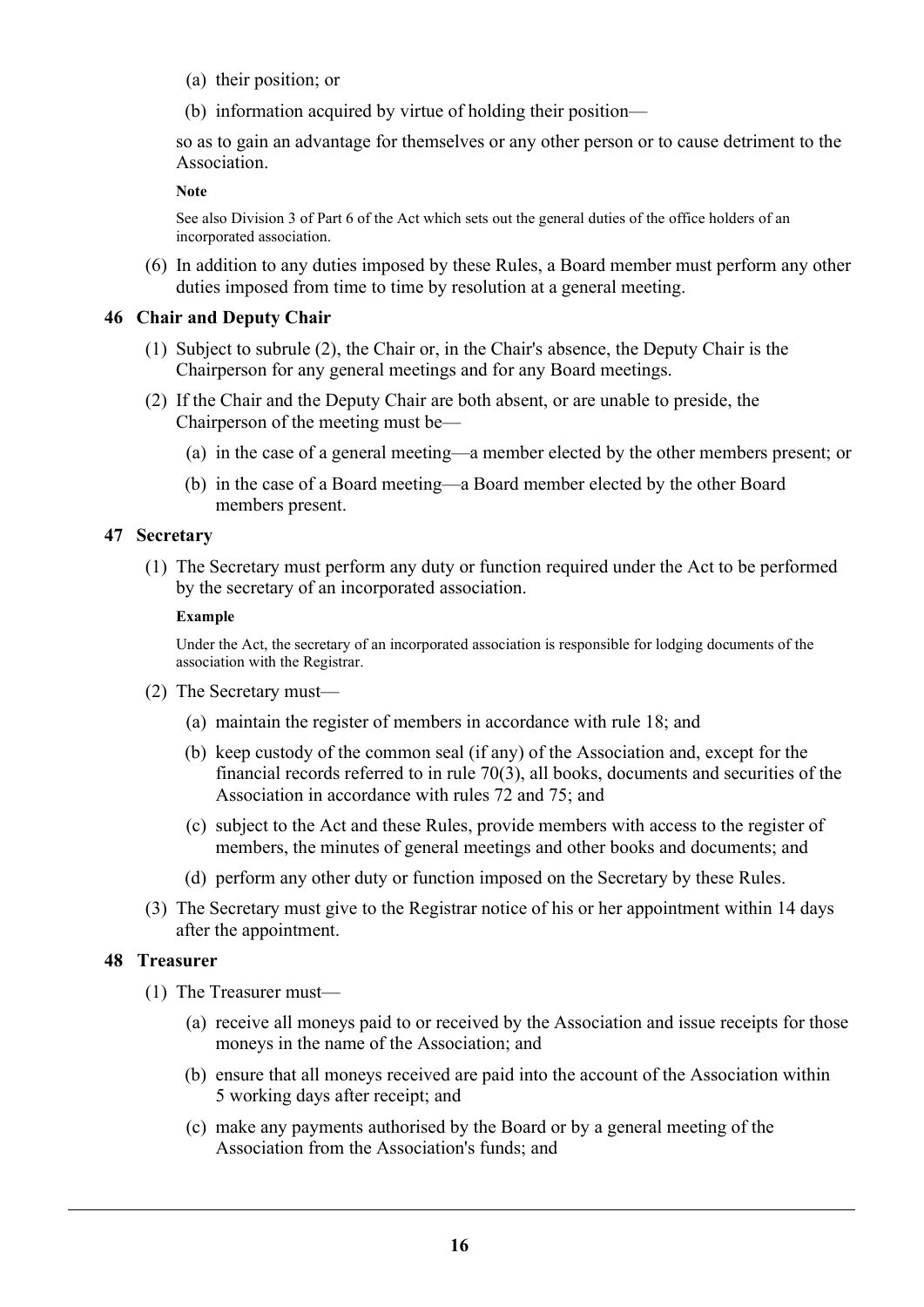- (d) ensure cheques are signed by at least 2 signatories, at least one of which is a Board member.
- (2) The Treasurer must—
	- (a) ensure that the financial records of the Association are kept in accordance with the Act; and
	- (b) coordinate the preparation of the financial statements of the Association and their certification by the Board prior to their submission to the annual general meeting of the Association.
- (3) The Treasurer must ensure that at least one other Board member has access to the accounts and financial records of the Association.

## Division 3—Election of Board members and tenure of office

#### 49 Who is eligible to be a Board member

A member is eligible to be elected or appointed as a Board member if the member—

- (a) is 18 years or over; and
- (b) is entitled to vote at a general meeting.

#### 50 Positions to be declared vacant

- (1) This rule applies to—
	- (a) the first annual general meeting of the Association after its incorporation; or
	- (b) any subsequent annual general meeting of the Association, after the annual report and financial statements of the Association have been received.
- (2) The Chairperson of the meeting must declare vacant the three-year terms on the Board which have come to an end and hold elections for those positions in accordance with rules 51 to 54.

## 51 Nominations

- (1) Prior to the election of each position, the Chairperson of the meeting must call for nominations to fill that position.
- (2) An eligible member of the Association may—
	- (a) nominate himself or herself; or
	- (b) with the member's consent, be nominated by another member.
- (3) A member who is nominated for a position and fails to be elected to that position may be nominated for any other position for which an election is yet to be held.

#### 52 Election of Chair etc.

- (1) At the first Board meeting after the annual general meeting, the Board will hold separate elections for each of the following positions—
	- (a) Chair;
	- (b) Deputy Chair;
	- (c) Secretary;
	- (d) Treasurer.
- (2) If only one member is nominated for the position, the Chairperson of the meeting must declare the member elected to the position.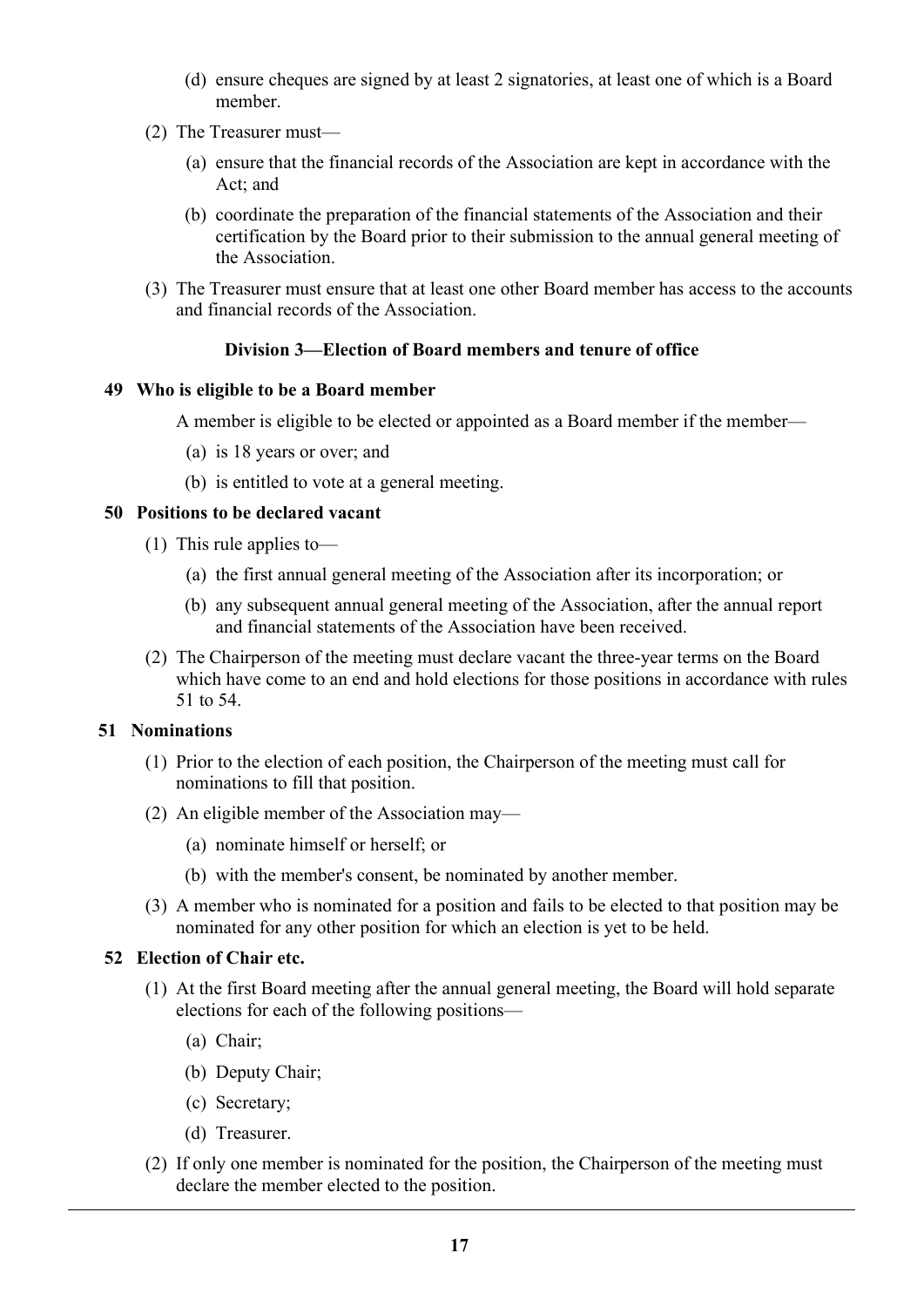- (3) If more than one member is nominated, a ballot must be held in accordance with rule 54.
- (4) On his or her election, the new Chair may take over as Chairperson of the meeting.

## 53 Election of ordinary members

- (1) The number of Board members to hold office for any year is nine (9).
- (2) A single election may be held to fill all of the Board positions becoming vacant at any given annual general meeting.
- (3) If the number of members nominated for the position of Board member is less than or equal to the number to be elected, the Chairperson of the meeting must declare each of those members to be elected to the position.
- (4) If the number of members nominated exceeds the number to be elected, a ballot must be held in accordance with rule 54.

#### 54 Ballot

- (1) If a ballot is required for the election for a position, the Chairperson of the meeting must appoint a member to act as returning officer to conduct the ballot.
- (2) The returning officer must not be a member nominated for the position.
- (3) Before the ballot is taken, each candidate may make a short speech in support of his or her election.
- (4) The election must be by secret ballot.
- (5) The returning officer must give a blank piece of paper to—
	- (a) each member present in person; and
	- (b) each proxy appointed by a member.

#### Example

If a member has been appointed the proxy of 5 other members, the member must be given 6 ballot papers one for the member and one each for the other members.

- (6) If the ballot is for a single position, the voter must write on the ballot paper the name of the candidate for whom they wish to vote.
- (7) If the ballot is for more than one position—
	- (a) the voter must write on the ballot paper the name of each candidate for whom they wish to vote;
	- (b) the voter must not write the names of more candidates than the number to be elected.
- (8) Ballot papers that do not comply with subrule (7)(b) are not to be counted.
- (9) Each ballot paper on which the name of a candidate has been written counts as one vote for that candidate.
- (10) The returning officer must declare elected the candidate or, in the case of an election for more than one position, the candidates who received the most votes.
- (11) If the returning officer is unable to declare the result of an election under subrule (10) because 2 or more candidates received the same number of votes, the returning officer must—
	- (a) conduct a further election for the position in accordance with subrules (4) to (10) to decide which of those candidates is to be elected; or
	- (b) with the agreement of those candidates, decide by lot which of them is to be elected.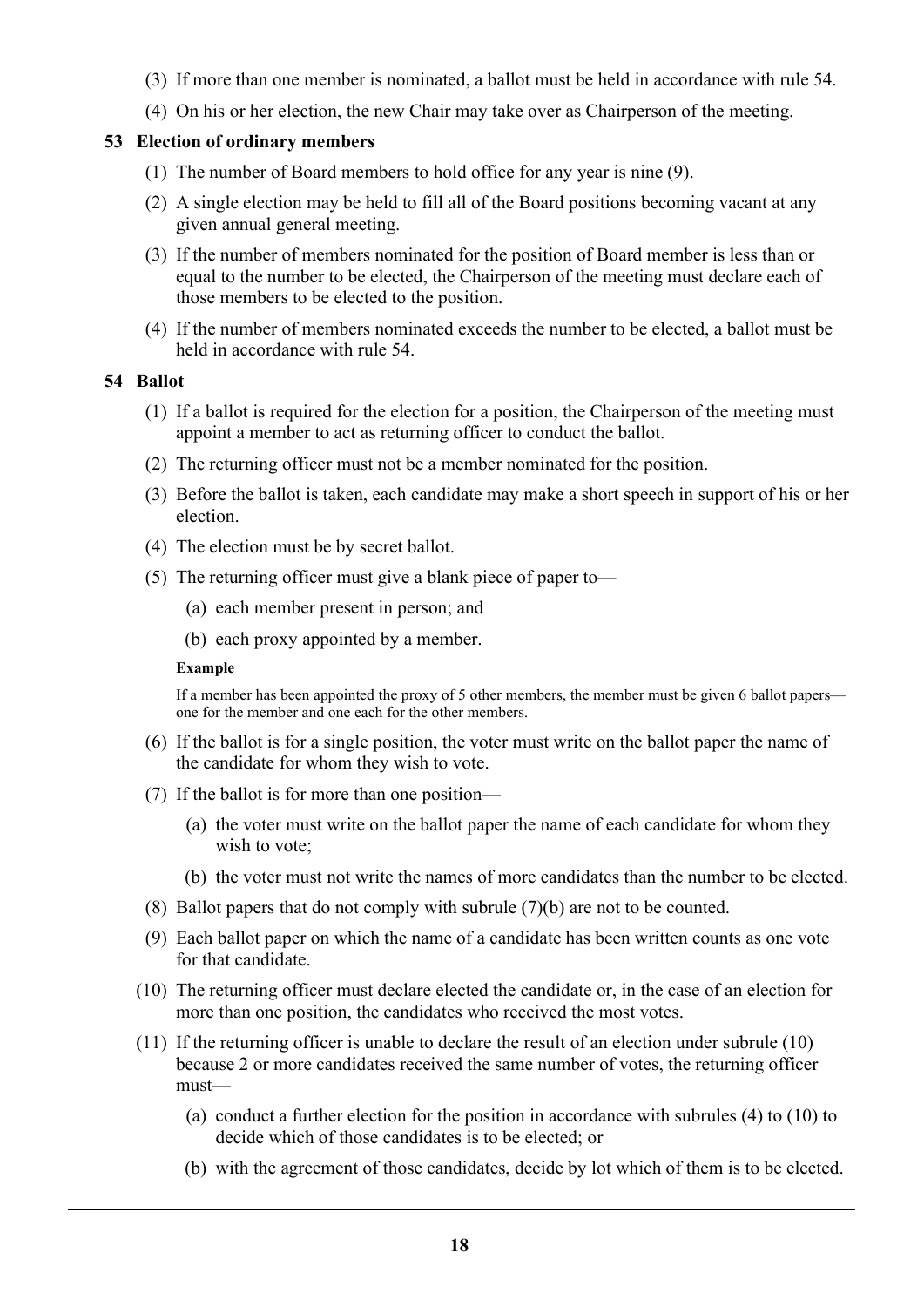#### Examples

The choice of candidate may be decided by the toss of a coin, drawing straws or drawing a name out of a hat.

## 55 Term of office

- (1) Subject to subrule (3) and rule 56, a Board member holds office for three years, until their position on the Board is declared vacant at the relevant annual general meeting (one third of positions being declared vacant at each annual general meeting, on rotation).
- (2) A Board member may be re-elected.
- (3) A general meeting of the Association may—
	- (a) by special resolution remove a Board member from office; and
	- (b) elect an eligible member of the Association to fill the vacant position in accordance with this Division.
- (4) A member who is the subject of a proposed special resolution under subrule (3)(a) may make representations in writing to the Secretary or Chair of the Association (not exceeding a reasonable length) and may request that the representations be provided to the members of the Association.
- (5) The Secretary or the Chair may give a copy of the representations to each member of the Association or, if they are not so given, the member may require that they be read out at the meeting at which the special resolution is to be proposed.

## 56 Vacation of office

- (1) A Board member may resign from the Board by written notice addressed to the Board.
- (2) A person ceases to be a Board member if he or she—
	- (a) ceases to be a member of the Association; or
	- (b) fails to attend 3 consecutive Board meetings (other than special or urgent Board meetings) without leave of absence under rule 67; or
	- (c) otherwise ceases to be a Board member by operation of section 78 of the Act.

Note

A Board member may not hold the office of secretary if they do not reside in Australia.

## 57 Filling casual vacancies

- (1) The Board may appoint an eligible member of the Association to fill a position on the Board that—
	- (a) has become vacant under rule 56; or
	- (b) was not filled by election at the last annual general meeting.
- (2) If the position of Secretary becomes vacant, the Board must appoint a member to the position within 14 days after the vacancy arises.
- (3) Rule 55 applies to any Board member appointed by the Board under subrule (1) or (2).
- (4) The Board may continue to act despite any vacancy in its membership.

# Division 4—Meetings of Board

# 58 Meetings of Board

 (1) The Board must meet at least 4 times in each year at the dates, times and places determined by the Board.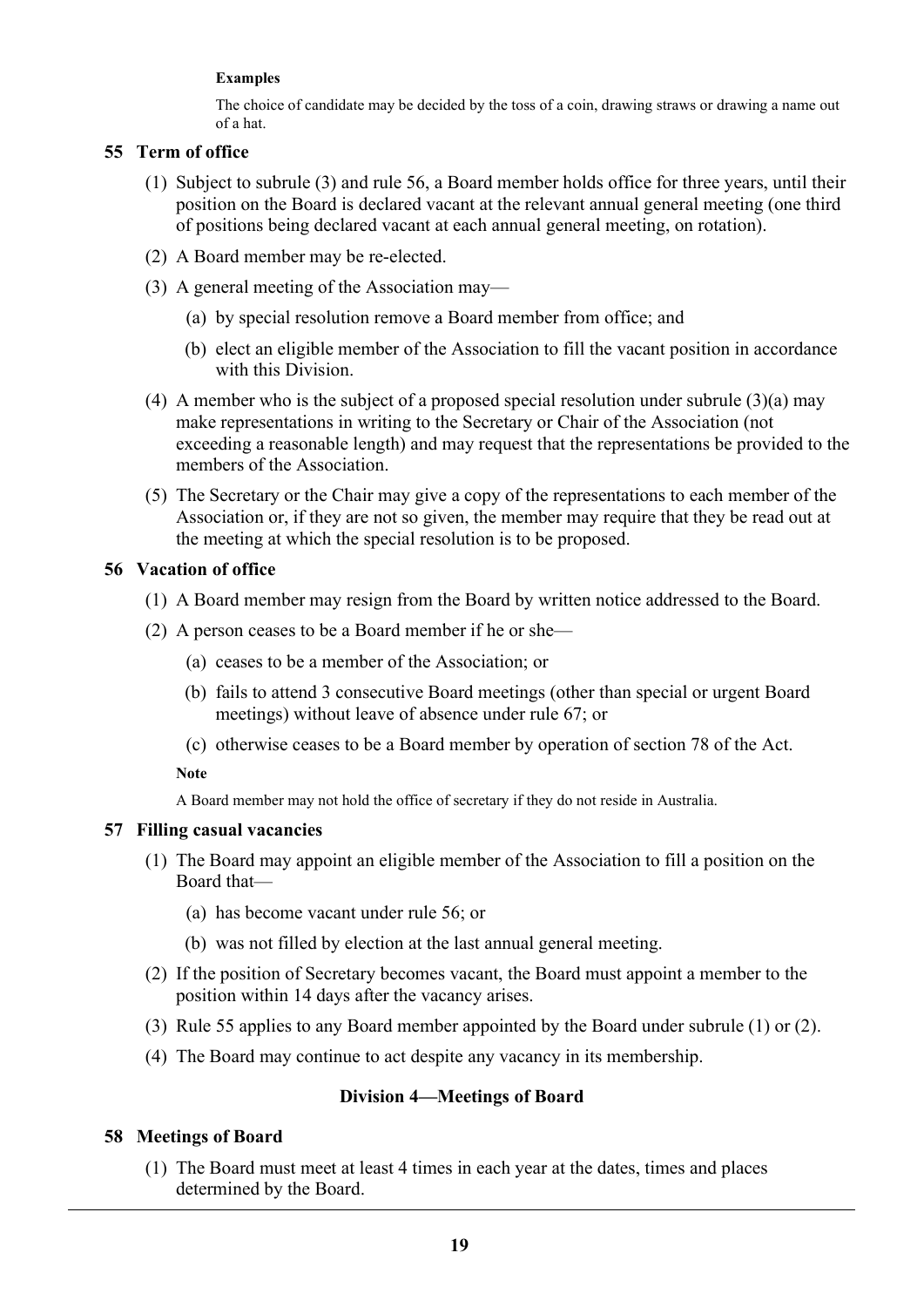- (2) The date, time and place of the first Board meeting must be determined by the members of the Board as soon as practicable after the annual general meeting of the Association at which the members of the Board were elected.
- (3) Special Board meetings may be convened by the Chair or by any 4 members of the Board.

## 59 Notice of meetings

- (1) Notice of each Board meeting must be given to each Board member no later than 7 days before the date of the meeting.
- (2) Notice may be given of more than one Board meeting at the same time.
- (3) The notice must state the date, time and place of the meeting.
- (4) If a special Board meeting is convened, the notice must include the general nature of the business to be conducted.
- (5) The only business that may be conducted at the meeting is the business for which the meeting is convened.

## 60 Urgent meetings

- (1) In cases of urgency, a meeting can be held without notice being given in accordance with rule 59 provided that as much notice as practicable is given to each Board member by the quickest means practicable.
- (2) Any resolution made at the meeting must be passed by an absolute majority of the Board.
- (3) The only business that may be conducted at an urgent meeting is the business for which the meeting is convened.

#### 61 Procedure and order of business

- (1) The procedure to be followed at a meeting of a Board must be determined from time to time by the Board.
- (2) The order of business may be determined by the members present at the meeting.

## 62 Use of technology

- (1) A Board member who is not physically present at a Board meeting may participate in the meeting by the use of technology that allows that Board member and the Board members present at the meeting to clearly and simultaneously communicate with each other.
- (2) For the purposes of this Part, a Board member participating in a Board meeting as permitted under subrule (1) is taken to be present at the meeting and, if the member votes at the meeting, is taken to have voted in person.

## 63 Quorum

- (1) No business may be conducted at a Board meeting unless a quorum is present.
- (2) The quorum for a Board meeting is the presence (in person or as allowed under rule 62) of a majority of the Board members holding office.
- (3) If a quorum is not present within 30 minutes after the notified commencement time of a Board meeting—
	- (a) in the case of a special meeting—the meeting lapses;
	- (b) in any other case—the meeting must be adjourned to a date no later than 14 days after the adjournment and notice of the time, date and place to which the meeting is adjourned must be given in accordance with rule 59.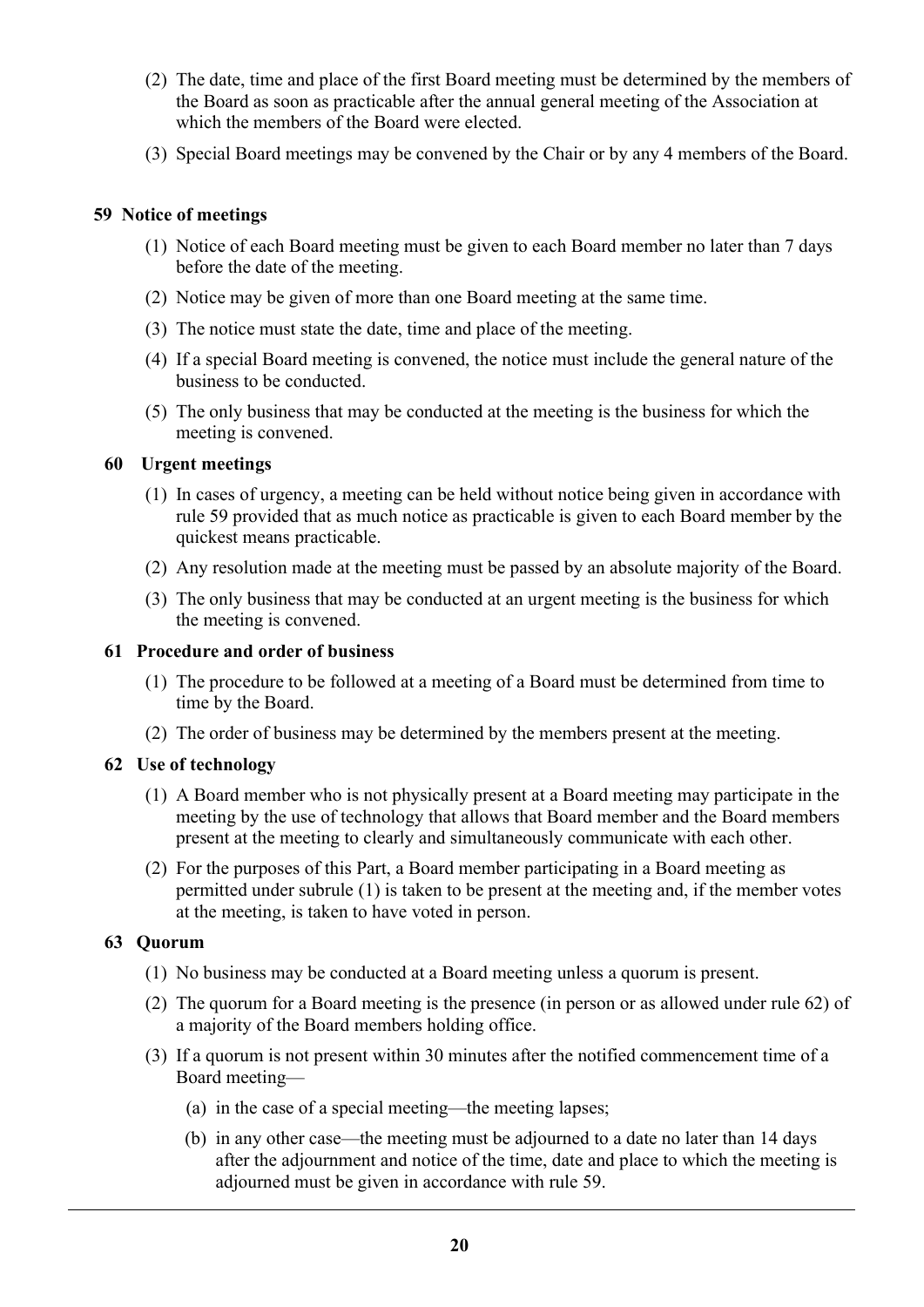# 64 Voting

- (1) On any question arising at a Board meeting, each Board member present at the meeting has one vote.
- (2) A motion is carried if a majority of Board members present at the meeting vote in favour of the motion.
- (3) Subrule (2) does not apply to any motion or question which is required by these Rules to be passed by an absolute majority of the Board.
- (4) If votes are divided equally on a question, the Chairperson of the meeting has a second or casting vote.
- (5) Voting by proxy is not permitted.

## 65 Conflict of interest

- (1) A Board member who has a material personal interest in a matter being considered at a Board meeting must disclose the nature and extent of that interest to the Board.
- (2) The member—
	- (a) must not be present while the matter is being considered at the meeting; and
	- (b) must not vote on the matter.

#### Note

Under section 81(3) of the Act, if there are insufficient Board members to form a quorum because a member who has a material personal interest is disqualified from voting on a matter, a general meeting may be called to deal with the matter.

- (3) This rule does not apply to a material personal interest—
	- (a) that exists only because the member belongs to a class of persons for whose benefit the Association is established; or
	- (b) that the member has in common with all, or a substantial proportion of, the members of the Association.

# 66 Minutes of meeting

- (1) The Board must ensure that minutes are taken and kept of each Board meeting.
- (2) The minutes must record the following—
	- (a) the names of the members in attendance at the meeting;
	- (b) the business considered at the meeting;
	- (c) any resolution on which a vote is taken and the result of the vote;
	- (d) any material personal interest disclosed under rule 65.

## 67 Leave of absence

- (1) The Board may grant a Board member leave of absence from Board meetings for a period not exceeding 3 months.
- (2) The Board must not grant leave of absence retrospectively unless it is satisfied that it was not feasible for the Board member to seek the leave in advance.

# PART 6—FINANCIAL MATTERS

## 68 Source of funds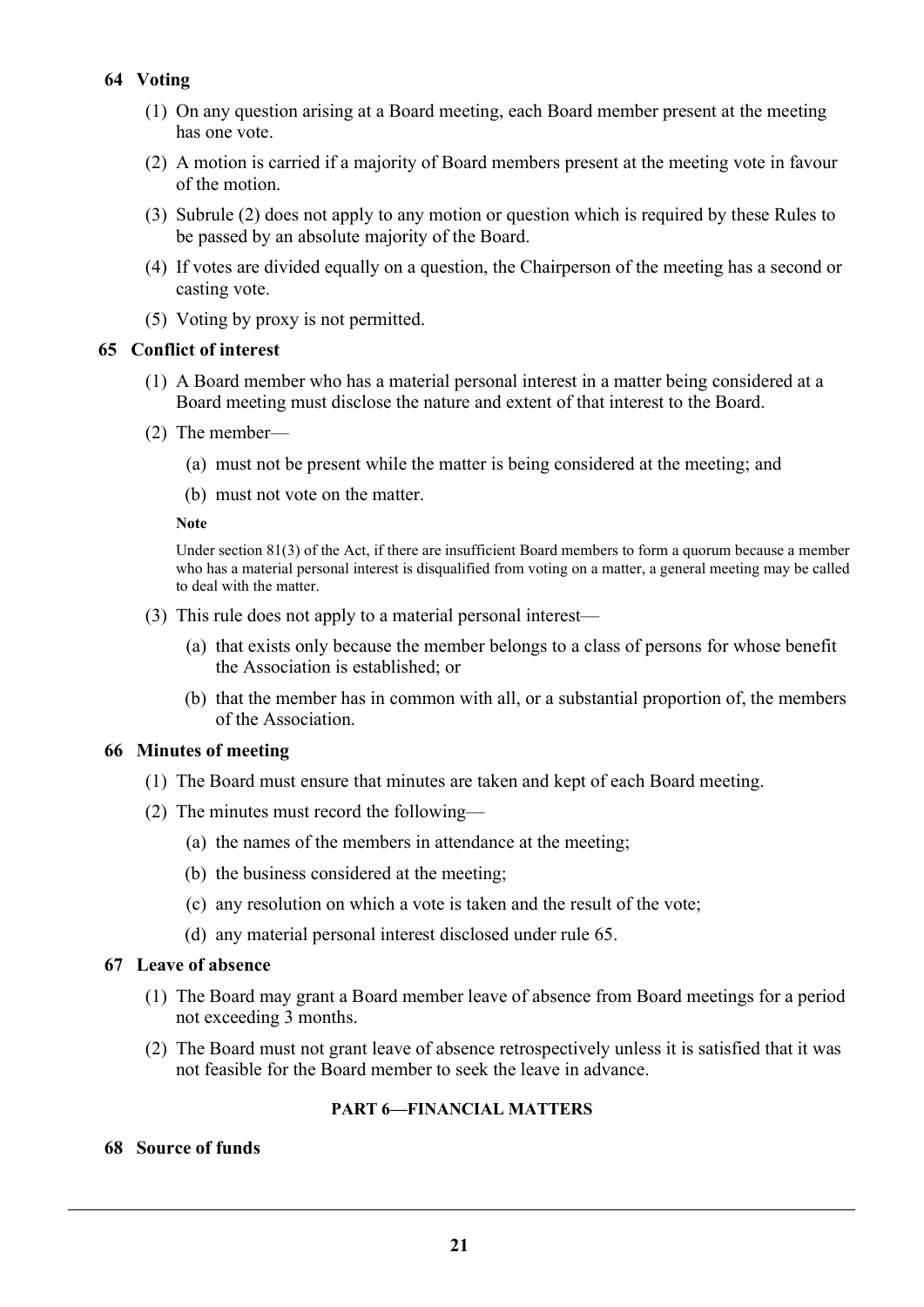The funds of the Association may be derived from joining fees, annual subscriptions, donations, fund-raising activities, grants, interest and any other sources approved by the Board.

## 69 Management of funds

- (1) The Association must open an account with a financial institution from which all expenditure of the Association is made and into which all of the Association's revenue is deposited.
- (2) Subject to any restrictions imposed by a general meeting of the Association, the Board may approve expenditure on behalf of the Association.
- (3) The Board may authorise the Treasurer to expend funds on behalf of the Association (including by electronic funds transfer) up to a specified limit without requiring approval from the Board for each item on which the funds are expended.
- (4) All cheques, drafts, bills of exchange, promissory notes and other negotiable instruments must be signed by 2 signatories, at least one of which is a Board member.
- (5) All funds of the Association must be deposited into the financial account of the Association no later than 5 working days after receipt.
- (6) With the approval of the Board, the Treasurer may maintain a cash float provided that all money paid from or paid into the float is accurately recorded at the time of the transaction.

## 70 Financial records

- (1) The Association must keep financial records that—
	- (a) correctly record and explain its transactions, financial position and performance; and
	- (b) enable financial statements to be prepared as required by the Act.
- (2) The Association must retain the financial records for 7 years after the transactions covered by the records are completed.
- (3) The Treasurer must keep in his or her custody, or under his or her control—
	- (a) the financial records for the current financial year; and
	- (b) any other financial records as authorised by the Board.

## 71 Financial statements

- (1) For each financial year, the Board must ensure that the requirements under the Act relating to the financial statements of the Association are met.
- (2) Without limiting subrule (1), those requirements include—
	- (a) the preparation of the financial statements;
	- (b) if required, the review or auditing of the financial statements;
	- (c) the certification of the financial statements by the Board;
	- (d) the submission of the financial statements to the annual general meeting of the Association;
	- (e) the lodgement with the Registrar of the financial statements and accompanying reports, certificates, statements and fee.

## PART 7—GENERAL MATTERS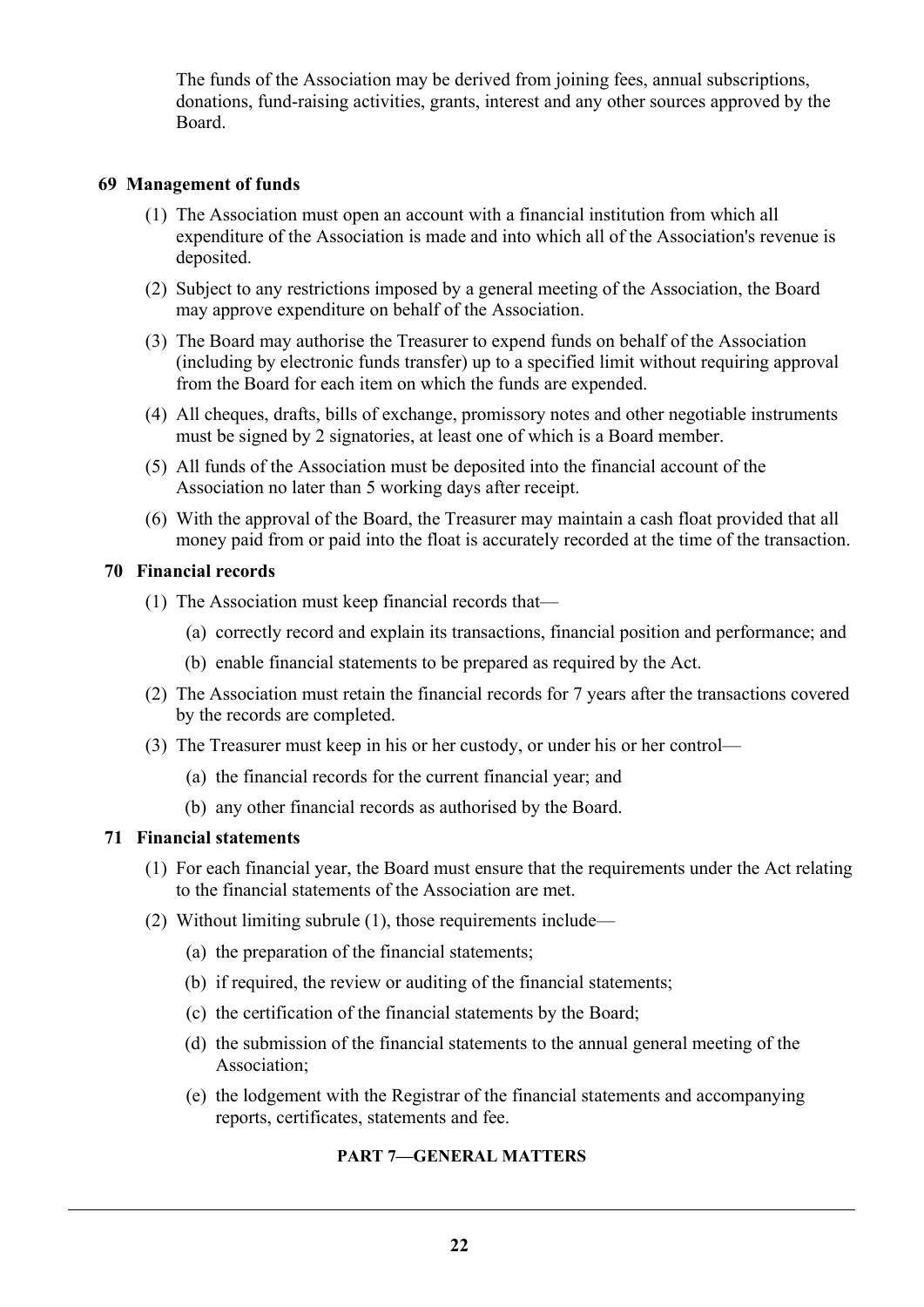# 72 Common seal

- (1) The Association may have a common seal.
- (2) If the Association has a common seal—
	- (a) the name of the Association must appear in legible characters on the common seal;
	- (b) a document may only be sealed with the common seal by the authority of the Board and the sealing must be witnessed by the signatures of two Board members;
	- (c) the common seal must be kept in the custody of the Secretary.

## 73 Registered address

The registered address of the Association is—

- (a) the address determined from time to time by resolution of the Board; or
- (b) if the Board has not determined an address to be the registered address—the postal address of the Secretary.

## 74 Notice requirements

- (1) Any notice required to be given to a member or a Board member under these Rules may be given—
	- (a) by handing the notice to the member personally; or
	- (b) by sending it by post to the member at the address recorded for the member on the register of members; or
	- (c) by email or facsimile transmission.
- (2) Subrule (1) does not apply to notice given under rule 60.
- (3) Any notice required to be given to the Association or the Board may be given—
	- (a) by handing the notice to a member of the Board; or
	- (b) by sending the notice by post to the registered address; or
	- (c) by leaving the notice at the registered address; or
	- (d) if the Board determines that it is appropriate in the circumstances—
		- (i) by email to the email address of the Association or the Secretary; or
		- (ii) by facsimile transmission to the facsimile number of the Association.

## 75 Custody and inspection of books and records

- (1) Members may on request inspect free of charge—
	- (a) the register of members;
	- (b) the minutes of general meetings;
	- (c) subject to subrule (2), the financial records, books, securities and any other relevant document of the Association, including minutes of Board meetings.

## Note

See note following rule 18 for details of access to the register of members.

 (2) The Board may refuse to permit a member to inspect records of the Association that relate to confidential, personal, employment, commercial or legal matters or where to do so may be prejudicial to the interests of the Association.